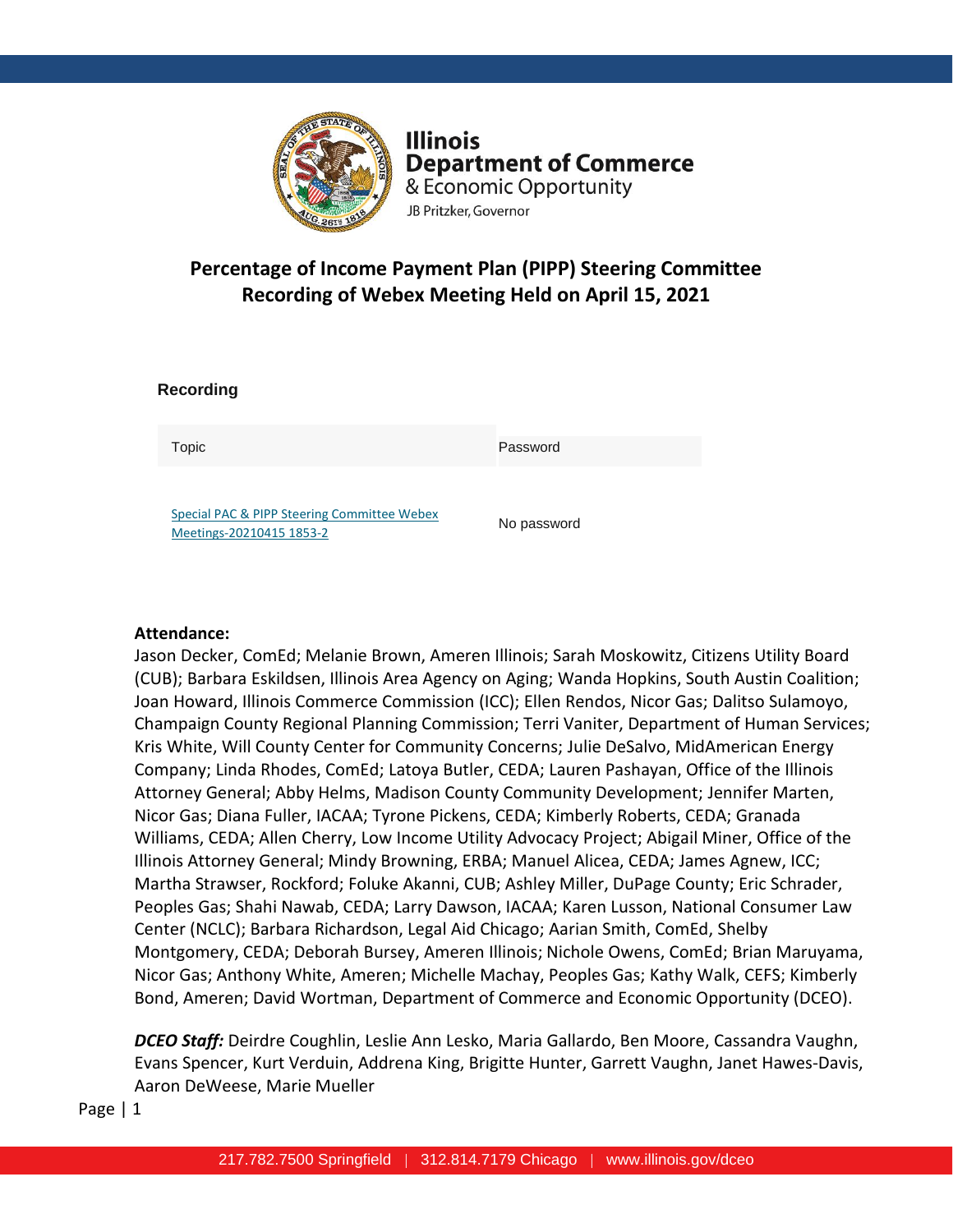# **Percentage of Income Payment Plan (PIPP) WebEx Meeting Transcript April 15, 2021**

#### WEBVTT

#### 267

david wortman 00:52:59.614 --> 00:53:12.913 Okay, so, uh, the recording has started, so we will move into the PIP steering committee meeting of Thursday, April 15th and we will do the call to.

### 268

david wortman 00:53:12.940 --> 00:53:21.275 And introductions, I think, uh, Maria, this probably doesn't start a new chat. Does it.

### 269

Maria Gallardo 00:53:24.005 --> 00:53:33.095 Know, how, whether we, we can afford the we ask folks earlier to.

270 Maria Gallardo 00:53:33.184 --> 00:53:33.364 They're.

271 david wortman 00:53:33.364 --> 00:53:34.204 Names.

#### 272

Maria Gallardo 00:53:34.204 --> 00:53:50.134 So, those that have type their names, if you can please type it at this time, would greatly appreciate it. And we always copy the chat discussion as a follow up and attendance purposes. So we can divide those 2.

273 david wortman 00:53:51.034 --> 00:53:53.254 Yeah, very good. So, yeah, if you're on and you have.

### 274

david wortman 00:53:53.259 --> 00:54:13.414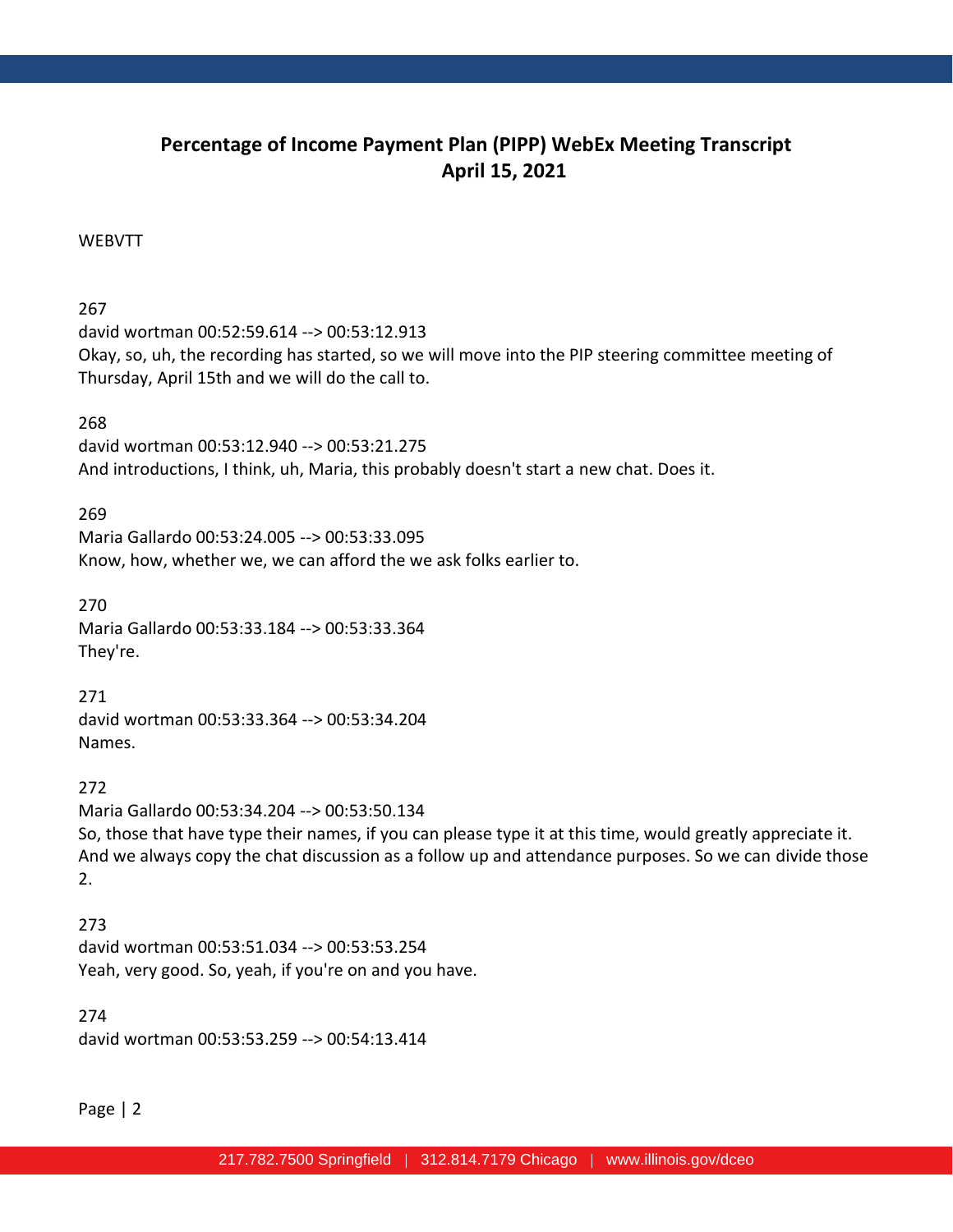Typed your name into the chat please do so and we will use that for the attendance of this Pip meeting. So that, I think takes care of the introductions. So we will move to the approval of the steering committee.

### 275

david wortman 00:54:13.654 --> 00:54:33.574

Meeting minutes so, Maria, why don't I, if I don't say this correctly, uh, jump in, but Maria sent out a document that has a link that you can click on to watch the last steering committee meeting and then also has attached transcripts to the meeting.

### 276

david wortman 00:54:33.579 --> 00:54:44.134 Invite that was the automatic transcript from that meeting. So those 2 are available to everyone. Is that correct?

### 277

Maria Gallardo 00:54:44.164 --> 00:54:48.664 Maria, that is correct. David. Yeah, we published the 2 of them. Yeah.

### 278

david wortman 00:54:49.324 --> 00:54:53.314 Okay, so, uh, approval, I guess we need to.

### 279

david wortman 00:54:54.065 --> 00:55:06.665 Even though they're not exactly minutes. I guess we still need to approve them. So, uh, I don't, um, I don't know the, uh, steering committee member, so.

280 Mindy Browning 00:55:06.935 --> 00:55:13.835 Would this is this is Mindy and quite honestly the transcript it kind of. It's it's funny, but.

### 281

Mindy Browning 00:55:13.899 --> 00:55:23.974 They didn't get all of the words, right? We've got alligators in there so you might want to read it just for the fun of it, but with it being the recording and we know it was there. I will make a motion that we approve the minutes.

282 david wortman 00:55:24.694 --> 00:55:28.354 Thank you Mandy can we get a 2nd.

# 283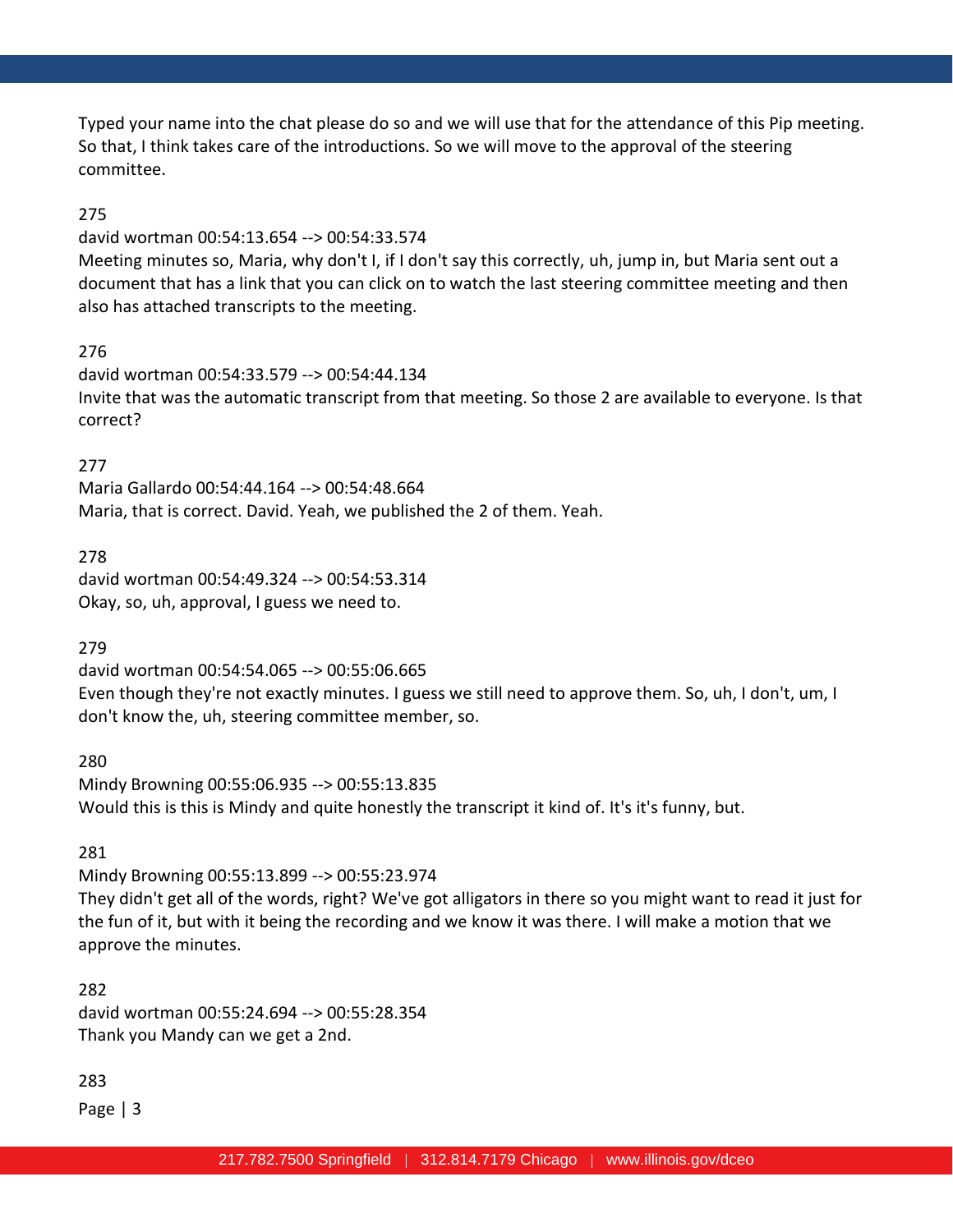Melanie Brown 00:55:38.344 --> 00:55:39.604 This is Melanie. 2nd.

#### 284

#### david wortman 00:55:40.384 --> 00:55:55.654

Okay, so now that we have a motion in a 2nd, I will talk a little bit about it. On Monday. We did notice that we also noticed on the last time we did this. It actually it breaks it up by time. And when when the person was speaking, and it puts.

### 285

### david wortman 00:55:55.660 --> 00:56:15.815

Their name, and this time it doesn't put their name. So it's a little difficult to you'd have to kind of read and follow to see who's talking. So, we're trying to make sure that this we're, we're working on this so that the name of the person is speaking will be above the what is said.

### 286

### david wortman 00:56:16.234 --> 00:56:34.924

Uh, so we're still learning these things, but, uh, um, that's where we're at. So, given all that, I'll do the same thing, uh, if, uh, any member, uh, we, we have a motion to approve in a 2nd. So, anyone that's against that can say, nay, at this point.

### 287

### david wortman 00:56:37.924 --> 00:56:48.634

So, hearing none, we will, uh, say that those the meeting minutes were accepted and move on to the discussion items. So the program update I think that's you Maria.

### 288

### Maria Gallardo 00:56:52.415 --> 00:57:06.719 Sorry, I was trying to get my bought and actually we'll start off with the program update and they will move with myself with the program year. 22 program changes.

# 289 Maria Gallardo 00:57:08.915 --> 00:57:09.515

Leslie.

### 290

# Leslie Ann Lesko 00:57:10.805 --> 00:57:28.730 Hi, yes. Hello. So I hope you can't hear the graph cutting guy outside the program update. So, a total of 30,257,568.

### 291 Leslie Ann Lesko 00:57:29.674 --> 00:57:49.045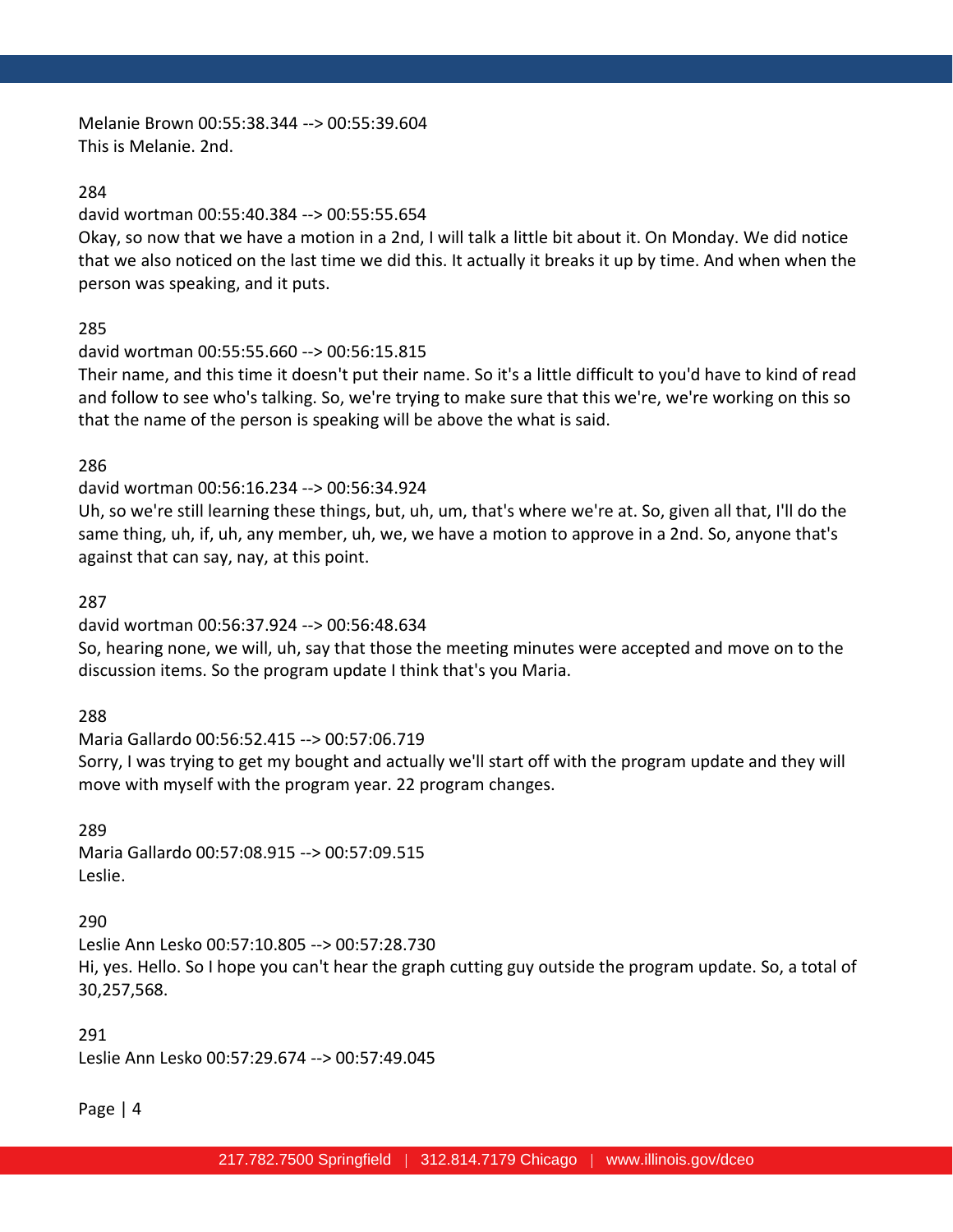Is obligated annually on behalf of 31,106 customers who are enrolled in Pip the average foot benefit is currently 972 dollars a year. And there's a breakdown that was included in the email.

### 292

### Leslie Ann Lesko 00:57:49.354 --> 00:58:09.154

Uh, with the agenda, and you can see by agency how many total enrolled households they have last year, the average benefit was 917 dollars, and we were at that time obligated about 27.7.

### 293

Leslie Ann Lesko 00:58:09.334 --> 00:58:29.351 1Million on behalf of 30,216 customers and that was as of April 16th last year, as we discussed discussed previously ca, asked the, all the to accept new customers.

### 294

Leslie Ann Lesko 00:58:29.380 --> 00:58:41.846 July 27th, or at any time between July, 2008, and September 1st, and that would be per funding availability by utility and by county.

### 295

Leslie Ann Lesko 00:58:44.794 --> 00:59:03.550

County was the only 1 that started later they started accepting tip new customers on January 4th and that was due to their funding availability. New tip applications ended on March 31st this year. Instead of December 31st.

296

Leslie Ann Lesko 00:59:05.195 --> 00:59:24.005 And the agencies, the, they, they'll have time to process on to enrollment or denial, or live week. They have until April 2000 starts to finish any, any Pip applications that they took by on.

### 297

Leslie Ann Lesko 00:59:24.574 --> 00:59:37.132 March 31st, starting April 1st or after, and L. A. runs out of pit funding all applicants will be offered the traditional.

# 298

Leslie Ann Lesko 00:59:38.914 --> 00:59:58.654

Um, as you know, we have been serving and documented Illinois residents with state funds for both Y, heap and PIP. We deployed this change. And my net in December and stars did not, which is our Pip database that did not require any changes.

299 Leslie Ann Lesko 00:59:59.705 --> 01:00:18.815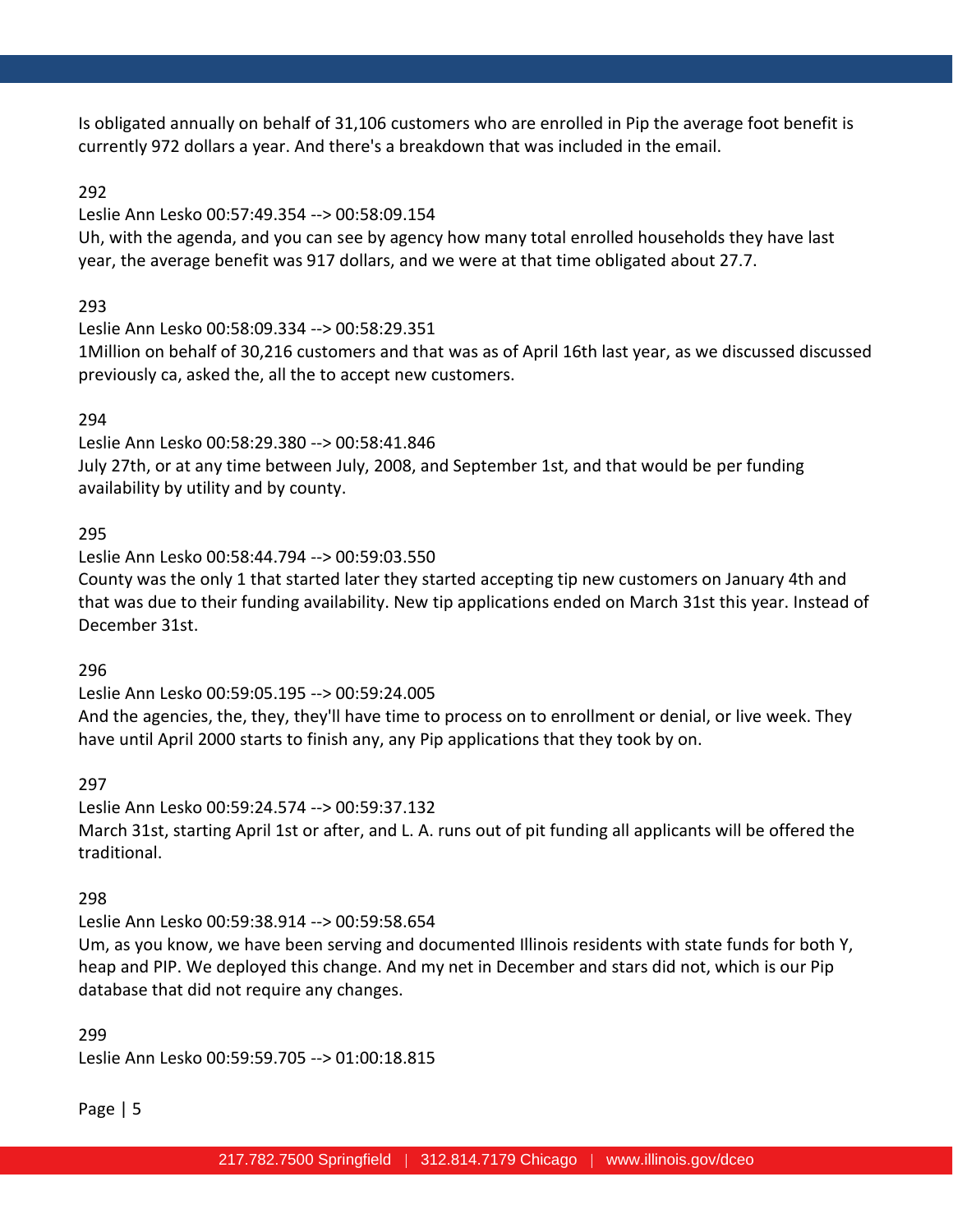So applicants who don't have a social security number, but are Illinois residency, they might have an individual taxpayer identification number and we can use that instead of a social security number. And then, if they don't have either an, or a social security number.

300

Leslie Ann Lesko 01:00:18.844 --> 01:00:37.681

That's not restricted then we can issue a special ID number. All the agencies in the state have access to a special numbering format that we created. And to date a total of 1446 households had been served in.

301

Leslie Ann Lesko 01:00:39.184 --> 01:00:43.804 And a total of 53 have been served through PIP.

### 302

Leslie Ann Lesko 01:00:45.819 --> 01:01:04.744 During the month of May, we usually start preparing the PIP recertification activities that are needed to start with the research in July. And at that time, we will provide agencies with procedures and new income guidelines. And other guy.

303

Leslie Ann Lesko 01:01:06.904 --> 01:01:25.894 Um, excuse me, need to run a recertification report and looks for customers who are in what's called ready for client status. And that helps them to know which ones need to be recertified. And then the last.

304

Leslie Ann Lesko 01:01:27.304 --> 01:01:46.294 Um, is working with our stars contractors, cast, consulting incorporated to offer a stars document, upload site, similar to the customer inquiry portal where customers will be able.

305

Leslie Ann Lesko 01:01:46.325 --> 01:01:49.145 To upload their own documents if they would like to.

306

Leslie Ann Lesko 01:01:51.339 --> 01:02:04.654 Those were all the dot points for program updates and if you have any questions, I think you can unmute yourself. Our I don't know if there's anything in the chat.

307

Maria Gallardo 01:02:07.714 --> 01:02:09.814 There is nothing on the chat right now.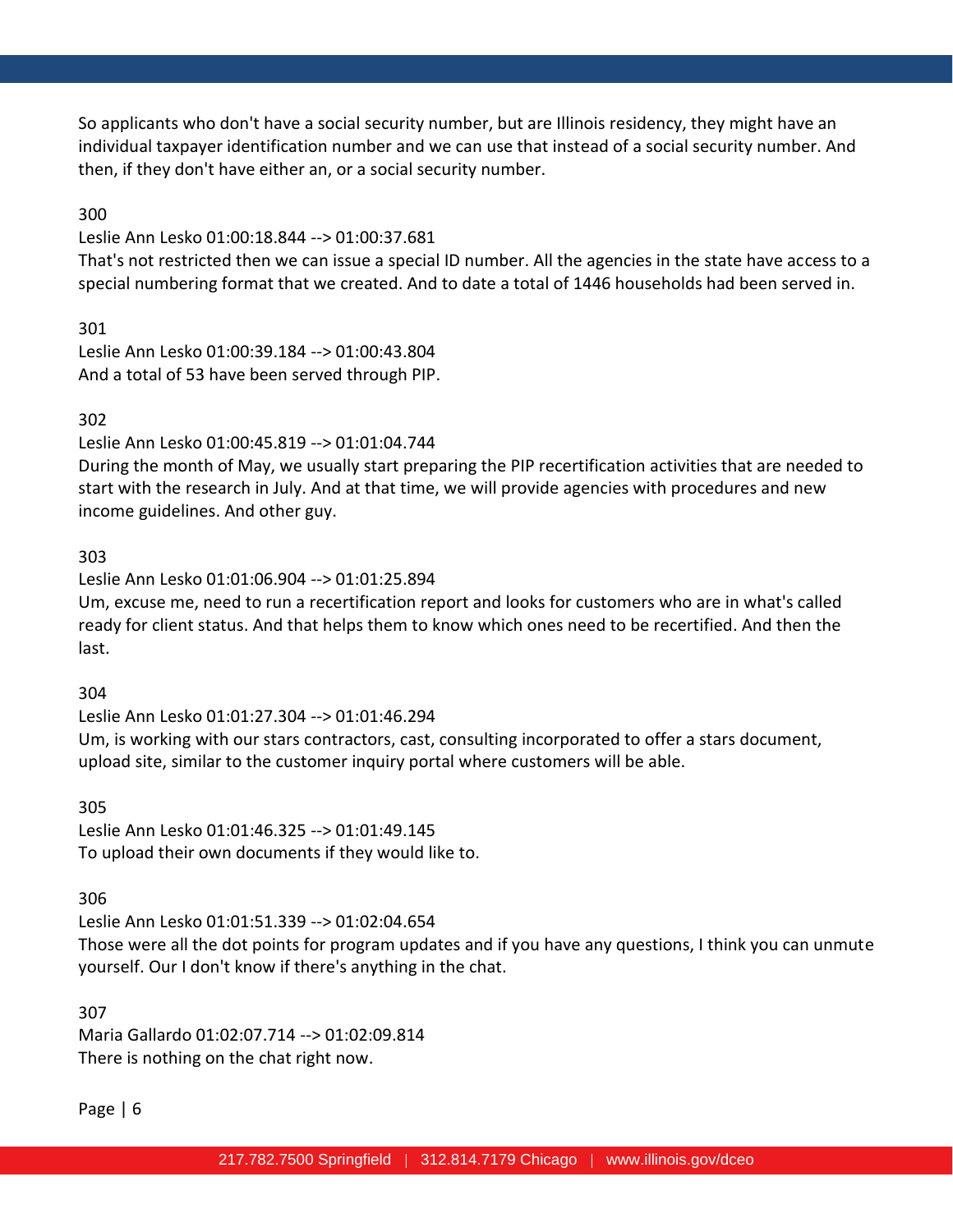Leslie Ann Lesko 01:02:13.714 --> 01:02:24.604

Okay, well you can always speak up later and ask your questions if something comes up. And then at this time, I will turn it over to Maria.

### 309

Maria Gallardo 01:02:27.005 --> 01:02:42.962

Thank you so much less than good afternoon. Everyone. So now we're going to be moving to the BI, 2022 big program changes before we start diving into.

### 310

Maria Gallardo 01:02:45.874 --> 01:03:05.494

To implement, and being the energy assistance at authorization. I like to take a little step back and either remind everyone on this group or if this is the 1st time that you are hearing, just to bring you up to speed. So.

### 311

Maria Gallardo 01:03:05.794 --> 01:03:25.570

Basically, the last year the a group called energy, affordability and discussion group was formed by the Congress commission in a stipulation back on June of 2020, as part of.

### 312

Maria Gallardo 01:03:26.405 --> 01:03:45.248

20 dash 0309 and the goal of forming this group was basically intended to take a deep, deep, deep dive into the energy assistance in Illinois. And Pete was part of.

# 313

Maria Gallardo 01:03:46.294 --> 01:04:01.894 So everyone on the group that has been part of those discussions, I think we, we spent around, like, 7 month of great discussion. A Saturday sold.

# 314

Maria Gallardo 01:04:04.205 --> 01:04:23.885

There were recommendations, made to the energy assistant act. So currently there are 3 meals the legislature that basically are proposing changes to the energy assistance. So, 2 of them are identical pretty much in their wording.

# 315

Maria Gallardo 01:04:25.594 --> 01:04:44.224 Feel that we have been aware of was, I think, submitted by the utilities through the climate, doing our

jobs act or so, based on those changes to the energy assistant act, it's what we're going to be talking.

# 316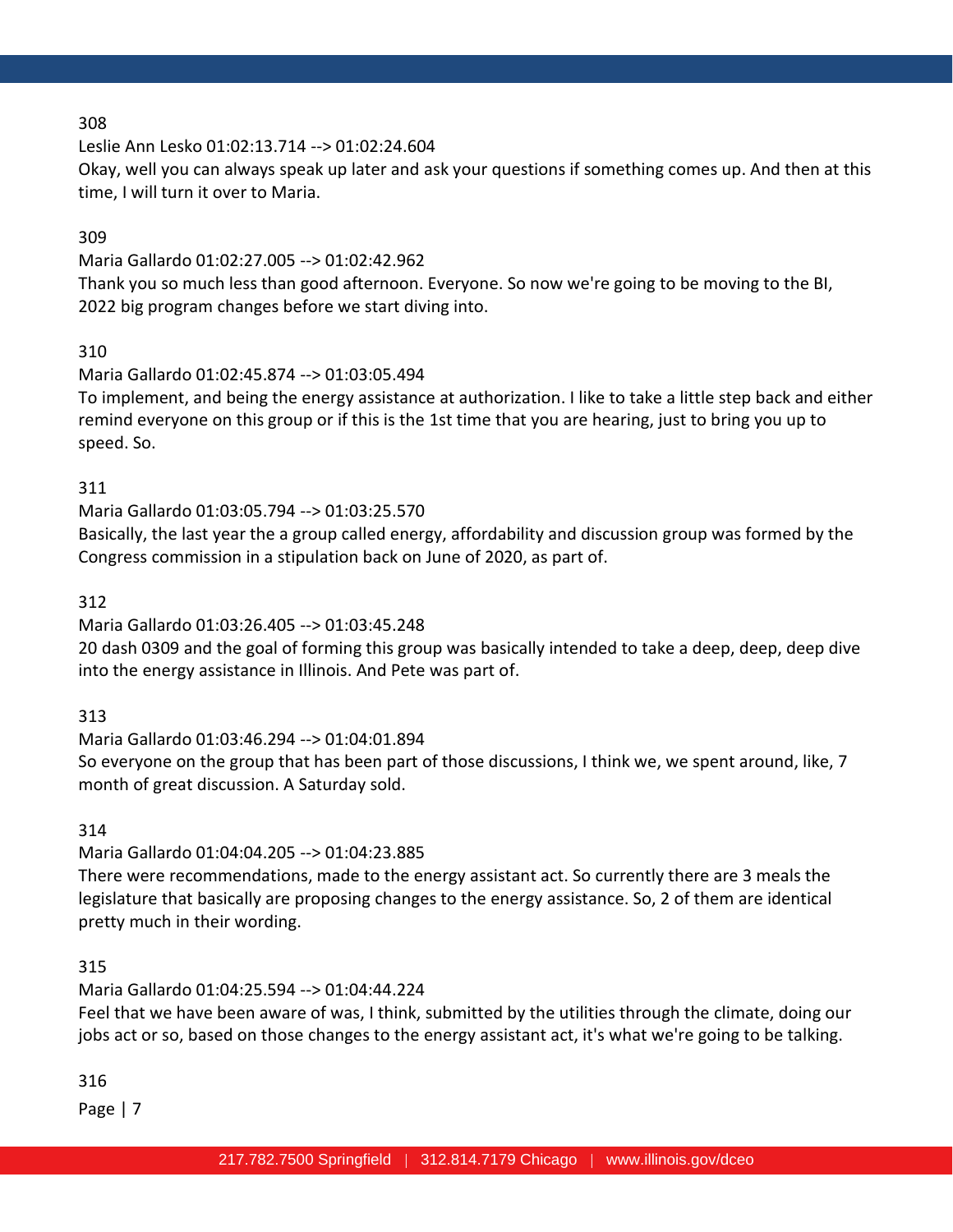### Maria Gallardo 01:04:45.214 --> 01:05:04.474

In terms of wides is planning to implement our pain being the passing of the energy assistant and those changes basically or or or the department being authorized to make those changes. So we make a pause.

### 317

### Maria Gallardo 01:05:04.925 --> 01:05:22.775

Because I know that there are a lot of people in these group that were part of that energy affordability discussion. Do you Lord utilities want to chime in at this time and talk a little bit more about the deals that are out there, or just provide some insights.

### 318

Maria Gallardo 01:05:30.994 --> 01:05:45.694 Okay, um, okay, I'm not hearing anything at this time. So let's move now to the based on these changes in the 3 deals. What.

# 319

Maria Gallardo 01:05:45.934 --> 01:06:05.842

Uh, basically explaining to implement in the passing of the changes in the energy assistant act. So the 1st, 1 is to serve peak costs, diverse with incomes, add on there and then 200% of the federal poverty level guidelines. So though, 1 of the changes in.

# 320

Maria Gallardo 01:06:05.914 --> 01:06:13.384 Energy assistant act that it has been proposals through the Beatles, is that basically to lining.

# 321

Maria Gallardo 01:06:14.254 --> 01:06:34.144 Income threshold to follow a, where basically we can set a little bit higher than 150% of the federal poverty level, or 60 of the state, median income. So, as, you know, last year we have been.

# 322

Maria Gallardo 01:06:34.300 --> 01:06:54.236 Serving customers, other than 200% of the poverty level guidelines. So, 80 salary content that also we won't be aligning the people customers to also utilize the income treshold ad or that or the 200% of the.

# 323

# Maria Gallardo 01:06:54.694 --> 01:07:14.494

Poverty level, which is less than our 60% of the state need any. So that's 1 of the changes that we are planning to implement. Then the 2nd change is the maximum benefit basically 1 of the changes.

### 324

Maria Gallardo 01:07:15.425 --> 01:07:34.775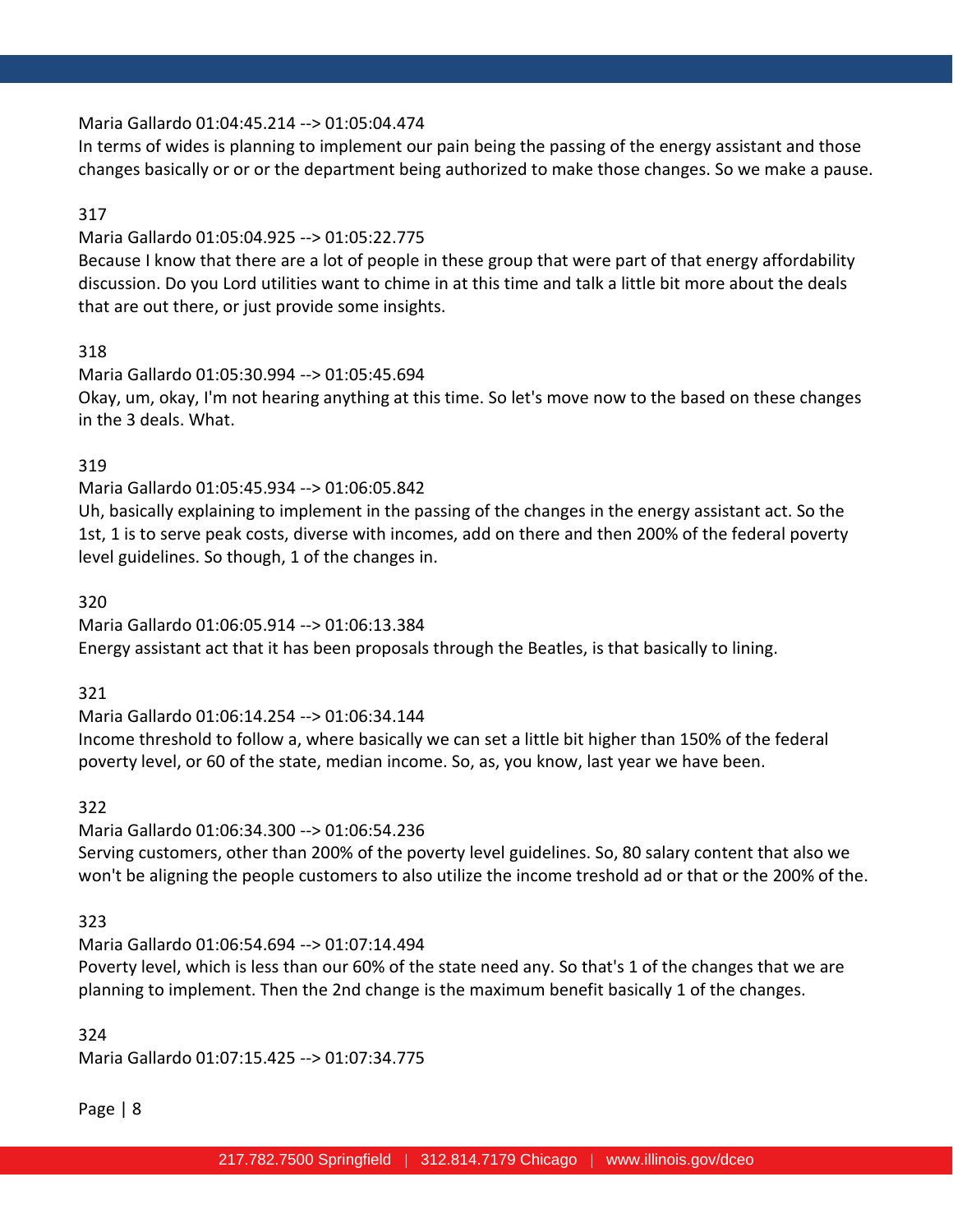Appeals is that we have now some flexibility to determine the amount of the benefit through consultation with the pack, et cetera. So these tiny your plan to leave.

### 325

### Maria Gallardo 01:07:34.779 --> 01:07:54.774

The maximum benefit at 1800 dollars per year. However, we are 1 of the changes. Is that the ratio between what goes to the primary be participating utility versus the secondary.

# 326

# Maria Gallardo 01:07:55.025 --> 01:08:14.945

The protein utility will That'll change to 50% range to 50%. So, in other words, previously, up to 1800 dollars per year at the benefit level was basically divided with 5th of that amount was going to go to the gas.

# 327

# Maria Gallardo 01:08:15.814 --> 01:08:34.632

And then once it was going to go to the secondary, which is the electric company, so now the change is to be 50, 50. so, as a result, the plan is that the 900 dollars of the up to 1800 dollars per year will go toward the gas.

# 328

# Maria Gallardo 01:08:35.825 --> 01:08:54.904

And then up to 900 per year, we'll go to the secondary utility. No other change going kind of on these lines is the customer painting responsibility, which is the part that our customers pay on a monthly basis, stored their utility bill.

# 329

Maria Gallardo 01:08:55.624 --> 01:09:15.004 So previously also was this change also was following that to 3rd versus 4th rate of the benefit Rachel. So, in order to align it with the 50% to 50% of the benefit amount, we also want to align the.

# 330

Maria Gallardo 01:09:15.693 --> 01:09:23.341 Different payment of responsibility, so now out of the 6% 3% will go toward the primary.

# 331

Maria Gallardo 01:09:25.685 --> 01:09:31.256 Utility, and then the 50% of the CPR will also go to the utility.

# 332

# Maria Gallardo 01:09:33.754 --> 01:09:53.584

Uh, a change that we are planning to implement is also increasing the percentage that the local agencies received to basically administer all these energy affordability discussions groups. The group.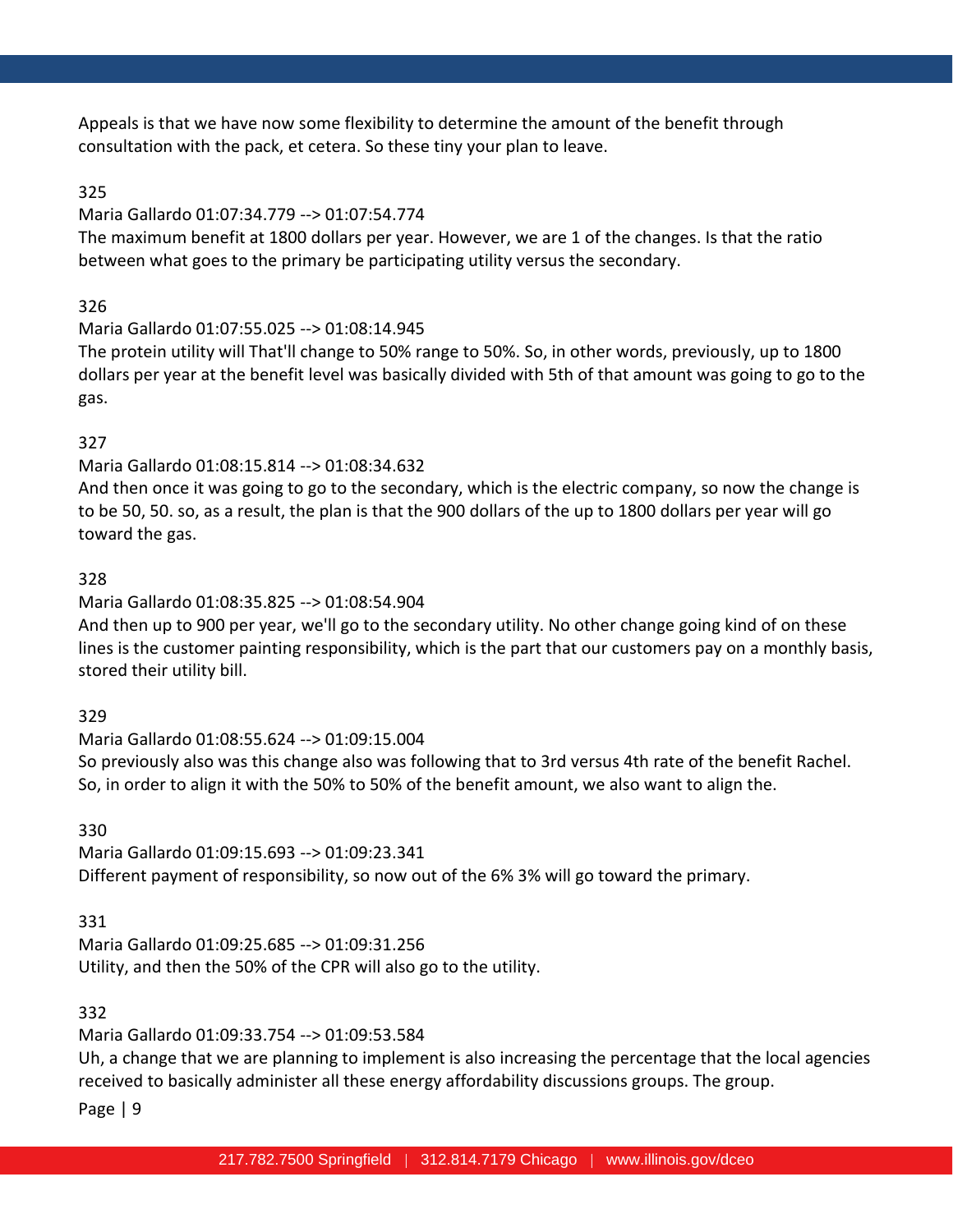Maria Gallardo 01:09:53.740 --> 01:10:09.065

Questions about it was very clear that we all agree that the local agencies spend way much more time taking the application, but also maintaining recertify.

### 334

# Maria Gallardo 01:10:11.884 --> 01:10:31.174

High labor intensity program, so, as a result 1 of the changes on the fields that are out there also basically increase the admin change and with these, by the way just so, you know, the this year we are.

# 335

# Maria Gallardo 01:10:31.325 --> 01:10:51.332

That is showing a a state peak grant to the local agencies, which is going to be separately from the state grant, and the other clients that the agency has received. So we already have allocated a new big for program here. 22.

### 336

# Maria Gallardo 01:10:51.454 --> 01:11:11.314

And then also have increase already the add new percentage to the local agencies, another change that and it will be the drop date. Now on these deals, it's changing the drop date from.

### 337

# Maria Gallardo 01:11:11.499 --> 01:11:30.777

45 days to 75 days 1, I guess observation or or or part to share with the steering committee today, is that previously, even though the energy assistant act authorize us to drop.

338

### Maria Gallardo 01:11:31.925 --> 01:11:51.305 Payment day 45 we had a grace period where eventually the customer was gonna be dropped from the program. They 60 so at this time because now has to be expanded to 75 days.

# 339

# Maria Gallardo 01:11:51.904 --> 01:12:11.383

Anticipate having an extra race period above that 75 days, but we have been discussing too, because currently we are issuing 2 letters to the customers when they are facing payments prior to the final warning before they get dropped.

### 340

Maria Gallardo 01:12:12.484 --> 01:12:31.385

Discuss it internally to trigger a 3rd ladder. So then that's another reminder that the program will provide to these customers. Also, in terms of the changes that we are envisioning for per year, 22 as far as.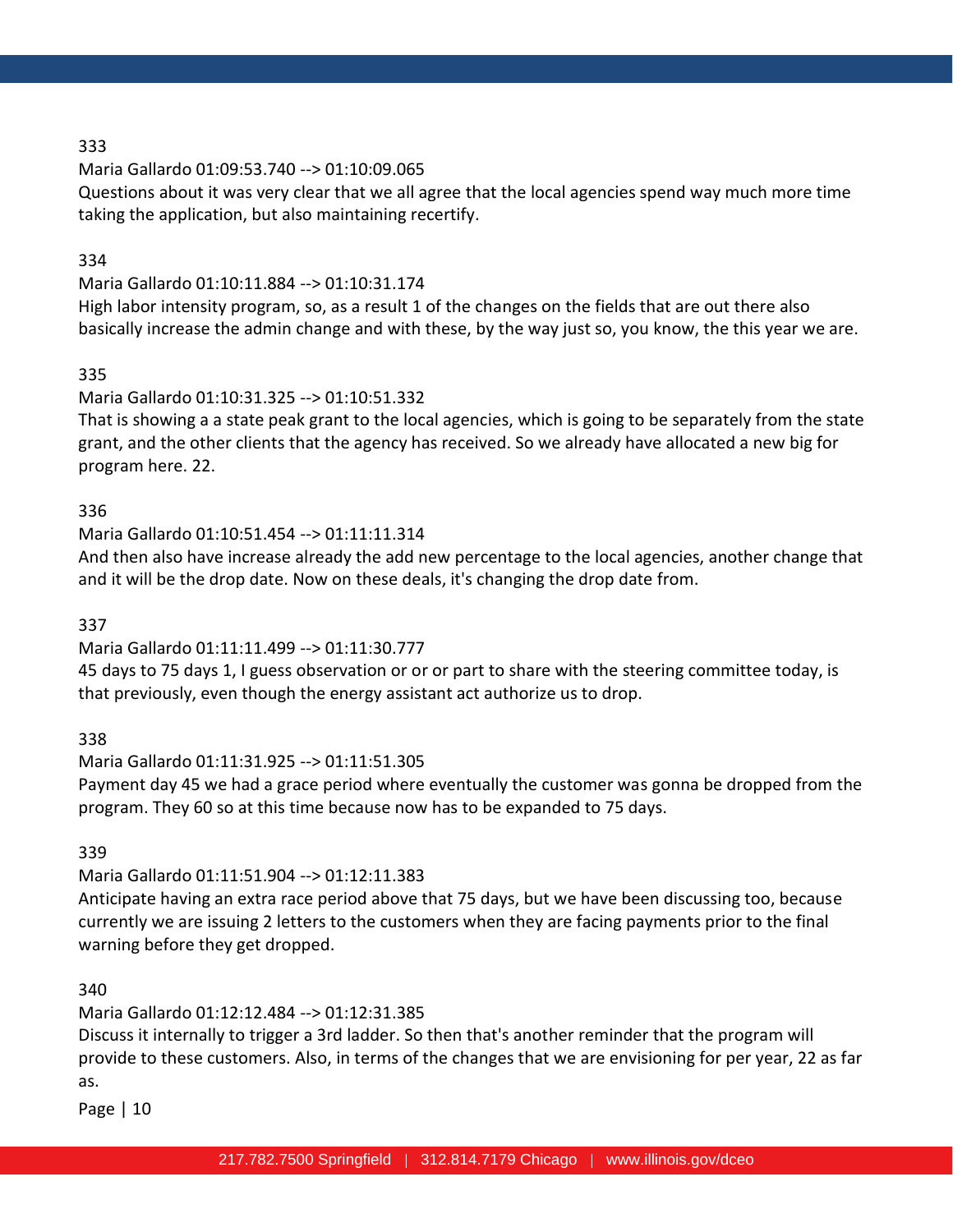### Maria Gallardo 01:12:32.195 --> 01:12:52.025

Goes it's also and I think they didn't talk about these earlier today. We're planning to increase the liking benefit matrix. So these pieces import them because we currently for those customers with the participating utility we offer the choice between.

### 342

### Maria Gallardo 01:12:52.685 --> 01:13:12.155

And so, so starting July 1st, but we need to provide that new or updated, like, benefit matrix to the agency. So then those customers can make their informed decision. So, as I said earlier, all of these is part of the.

### 343

Maria Gallardo 01:13:12.904 --> 01:13:32.614

You know, proposed changes that are happening on the 3 deals right now. So, as we know, that's a process that in order for to implement these changes, we need to be authorized by the energy assistant act to implement those changes. So, at this time.

### 344

### Maria Gallardo 01:13:32.735 --> 01:13:52.265

We are working with the customer consulting Inc to be ready to implement or to stars to support these changes. Just changes, depending upon the passing of the energy assistant act. So this time, and make.

# 345

Maria Gallardo 01:13:54.514 --> 01:13:58.144 And it's open the floor for questions certain confidence.

# 346

david wortman 01:13:58.654 --> 01:14:12.934 Yeah, Maria, let me hop in 1st so I just you said it a couple times I just want to let people know that just timing wise. These changes take us time to do. So we need to prepare for them and.

347

# david wortman 01:14:12.964 --> 01:14:33.094

They happen, so, you know, the legislative session is supposed to end at the end of May, but it doesn't always and tip starts July 1. so it doesn't give us a lot of time to turn around. So, we recognize that all of these, or some of these, or none of these may end up being.

348

# david wortman 01:14:33.635 --> 01:14:46.505

Uh, but we're preparing for them so that we can handle it and we're also looking at the alternative bill and so we want to be ready for whatever it comes, you know, whatever ends up being lost.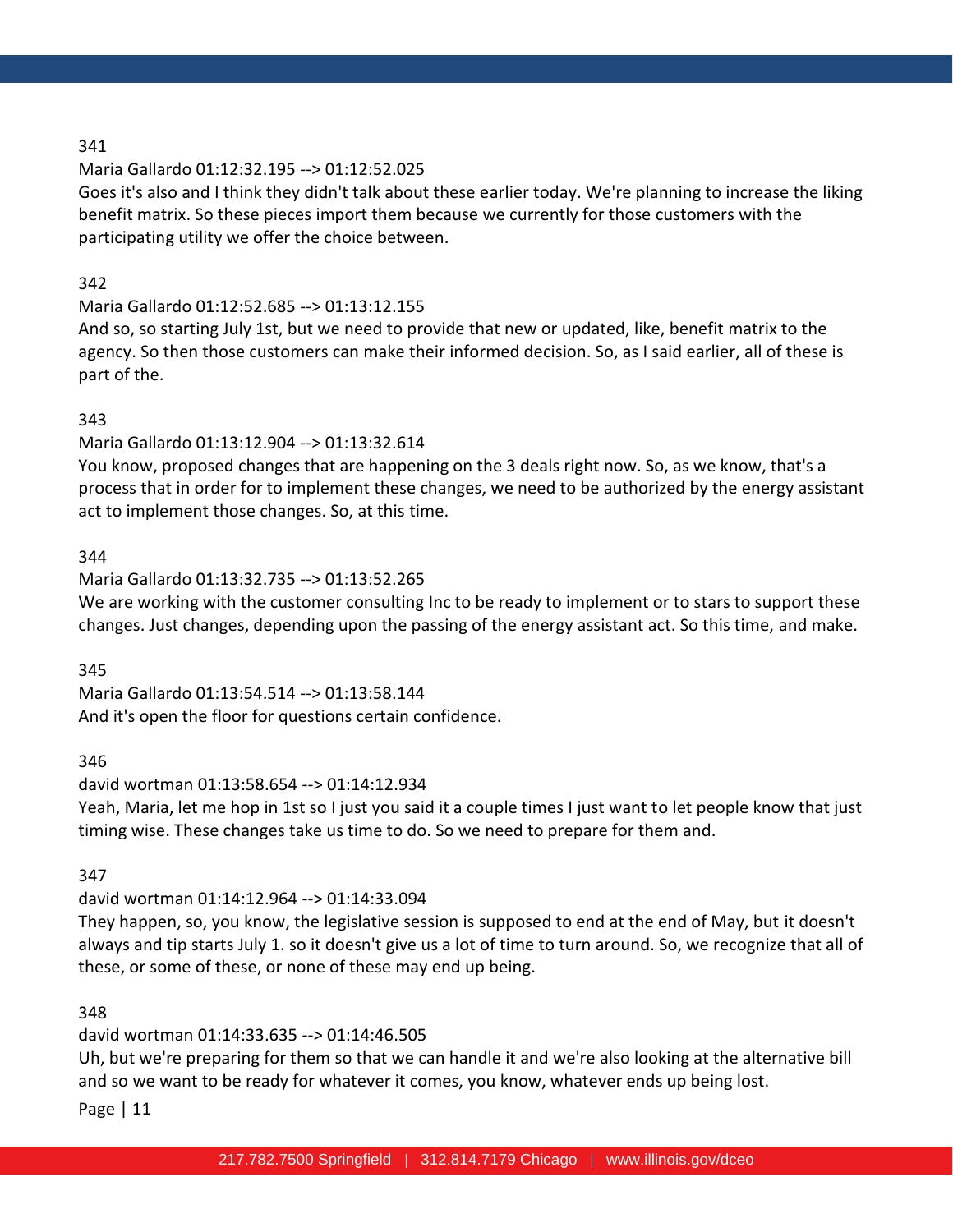349 Maria Gallardo 01:14:49.084 --> 01:14:49.924 Thank you David.

350

karenlusson 01:14:52.625 --> 01:15:09.489 Uh, David Maria, this is Karen lesson. Are you similarly also preparing for the possibility that the service territory restriction could be lifted as proposed in the Kofi Bill Senate bill 265.

351 david wortman 01:15:09.935 --> 01:15:12.335 Yeah, because that that wouldn't actually.

# 352

david wortman 01:15:12.934 --> 01:15:27.424

I don't believe that would take any changes that would be more on, like, what been more does with the, the grants and the way that we allocate the money internally to our system. So that 1, we can handle whenever it comes.

353 karenlusson 01:15:28.084 --> 01:15:28.864 Okay, thank you.

354 david wortman 01:15:28.864 --> 01:15:29.224 To you.

355 Maria Gallardo 01:15:30.514 --> 01:15:32.344 Yeah, that's a good point. David.

356

Maria Gallardo 01:15:32.524 --> 01:15:52.174

Just to reiterate to the group, these change, there are more changes propose on all these 3 deals. So the, the goal for today was to bring to the group's attention for the changes that it will have any impact on the system and also the policy. So.

357

Maria Gallardo 01:15:52.865 --> 01:16:12.815

That I mentioned earlier is that also we will have to update our portion of the energy is assistance procedures manual. So that's another in terms of quality. So, that's another, I guess, document that we will have to update and maintain the grouping form.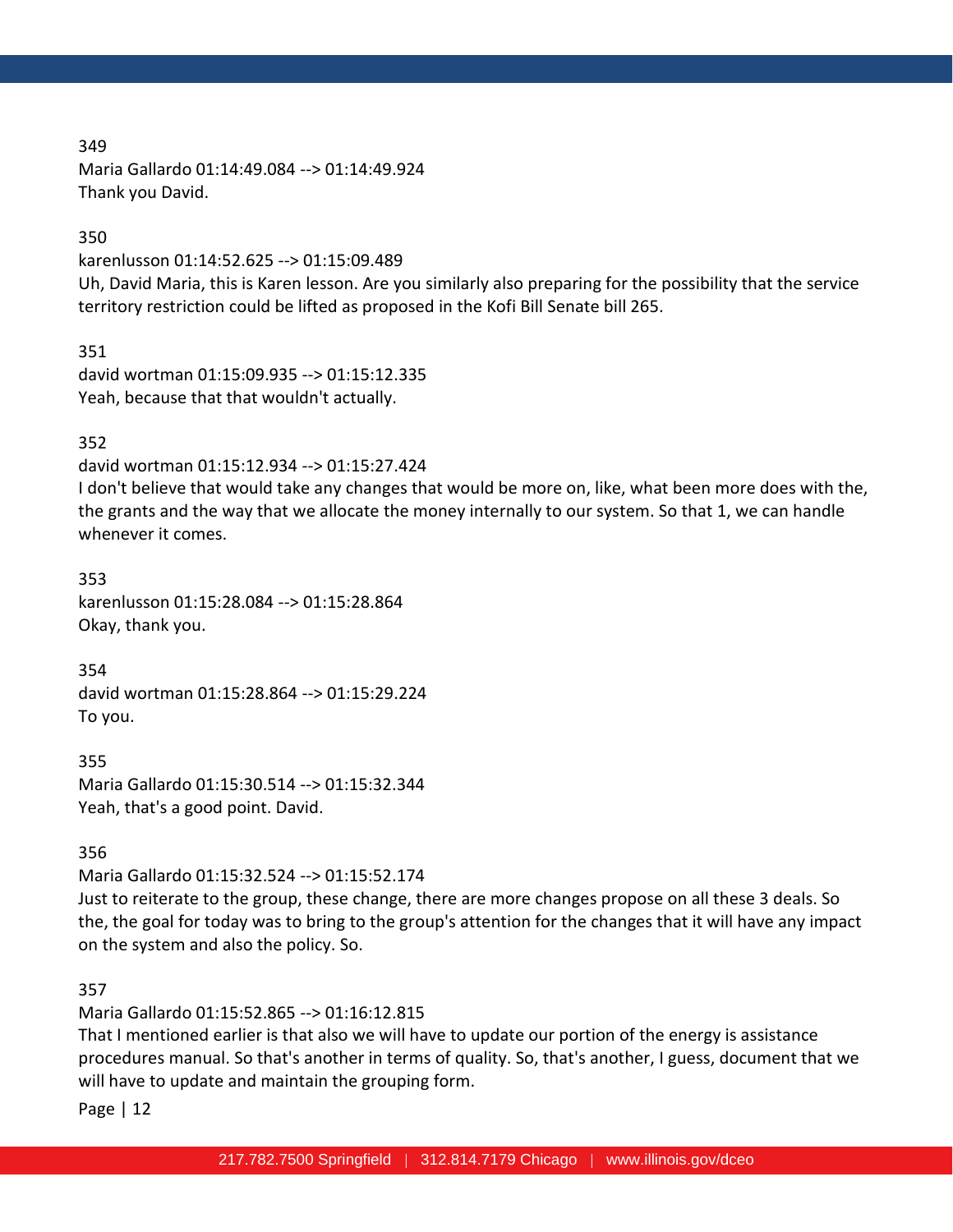Maria Gallardo 01:16:23.344 --> 01:16:25.864 Any other comments or questions at this time.

#### 359

david wortman 01:16:28.084 --> 01:16:34.624 There is 1 in the chat. I don't I don't know how to answer that. But did you see that from.

### 360

Maria Gallardo 01:16:36.094 --> 01:16:37.864 They have seen these room bar.

### 361

Maria Gallardo 01:16:39.544 --> 01:16:58.174

She's bringing up that there are some like that both things has been running a little slower and if we're taking that into consideration so dark, can you, can you unmute yourself and better? Explain that? So, are you talking.

362 Maria Gallardo 01:16:58.955 --> 01:17:02.195 About our letters or.

363

Barbara Richardson 01:17:04.385 --> 01:17:23.675

No, I've had a few Pip, uh, customers who have said to me, like, they're mostly most of my cost my clients are on social security. So I've had a few to say that that they've been told that their bills were arriving late. But that when they got their social security check, they, you know, they would get them.

364

Barbara Richardson 01:17:24.459 --> 01:17:39.814 Whatever, and they mail it and I know personally I've had problems with the Postal Service delivering mail. So I was just saying, was that being considered for, for people receiving the arrears reduction, when they pay on time.

### 365

Maria Gallardo 01:17:44.315 --> 01:18:01.745 Yeah, that's a good point. I don't know how to best respond to that because so the, when when the customer doesn't pay their their.

### 366 Maria Gallardo 01:18:02.405 --> 01:18:22.405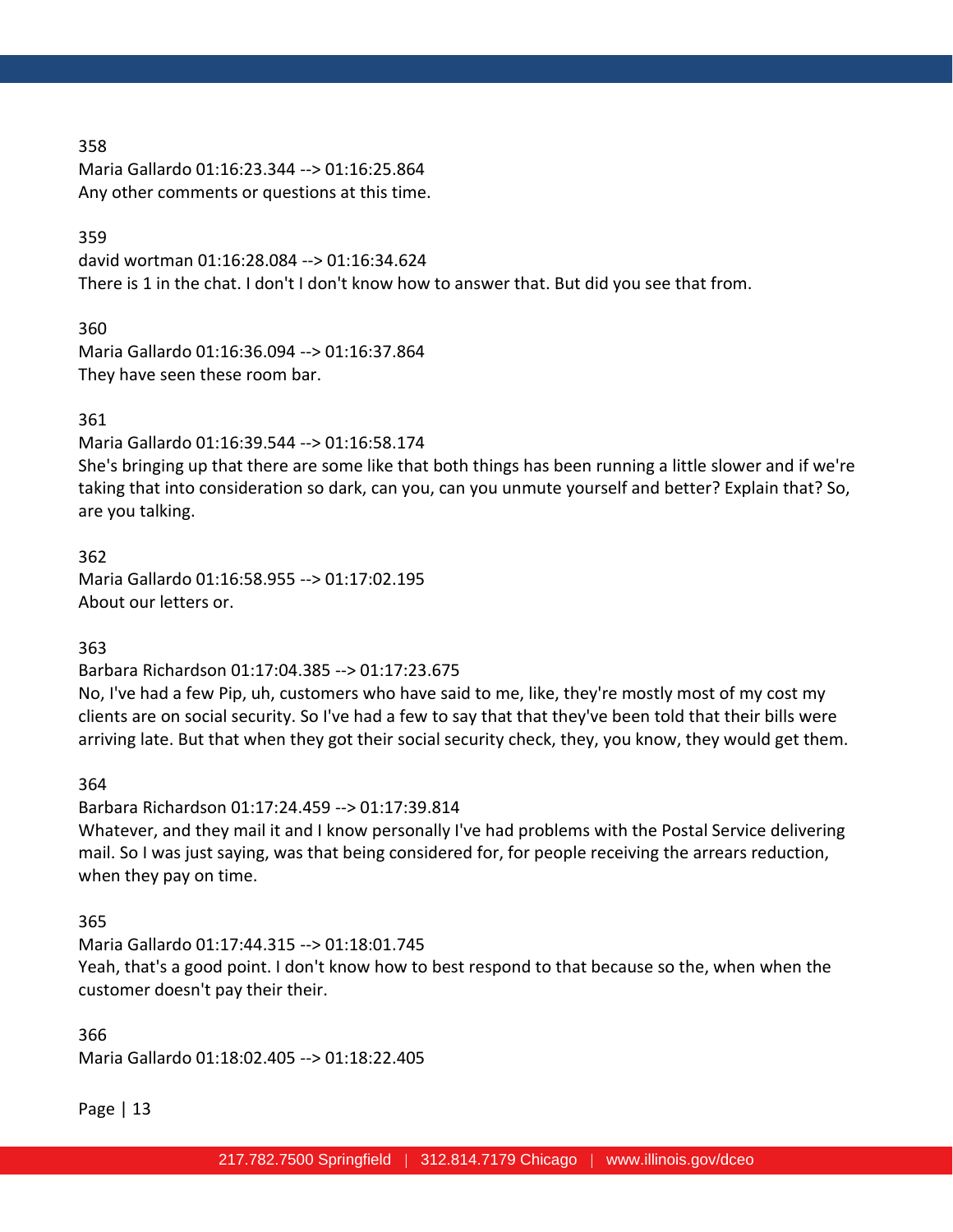I invite the due date then the, the utility on their side will apply that 112 Redox right up to a 1000 dollar 3 year. So that's something that the utilities they feel can chime in here. But the base, if the customer doesn't.

### 367

Maria Gallardo 01:18:22.444 --> 01:18:42.544

Make the pain in on time, then they get to little usually it triggers a communication via stars and then that will trigger our ladders to remind the customer that they need to make payments etc. So we're bringing a good point.

### 368

Maria Gallardo 01:18:43.084 --> 01:18:47.974 Um, that's what I'm saying, that I'm not, I'm not sure how to best, you know, address with the.

### 369

Maria Gallardo 01:18:49.024 --> 01:18:52.414 Uh, you know, I guess flow of of events.

### 370

Wanda 01:18:59.344 --> 01:19:13.522

I just wanted to be a little clearer new to the meeting when you say that the utility amount for the PIP change 50 50 does that mean up to 75 dollars per.

### 371

Wanda 01:19:14.705 --> 01:19:21.365 So, people's gas, which is costing more, would get less. Is that what we're saying?

# 372

Maria Gallardo 01:19:22.715 --> 01:19:34.765 So, basically, so, right now 5th of the maximum 1800 dollars that have been customer good received, and only, it's going.

### 373

Maria Gallardo 01:19:34.779 --> 01:19:54.934 Forward the gas utility, so these change there right now the on the big on these 3 deals you're right. Basically it's changing that ratio to now the gas utility will receive less of the total amount.

# 374

Maria Gallardo 01:19:55.414 --> 01:20:01.354 And then a little bit more will be going toward the electric side.

Page | 14 375 Wanda 01:20:02.404 --> 01:20:09.964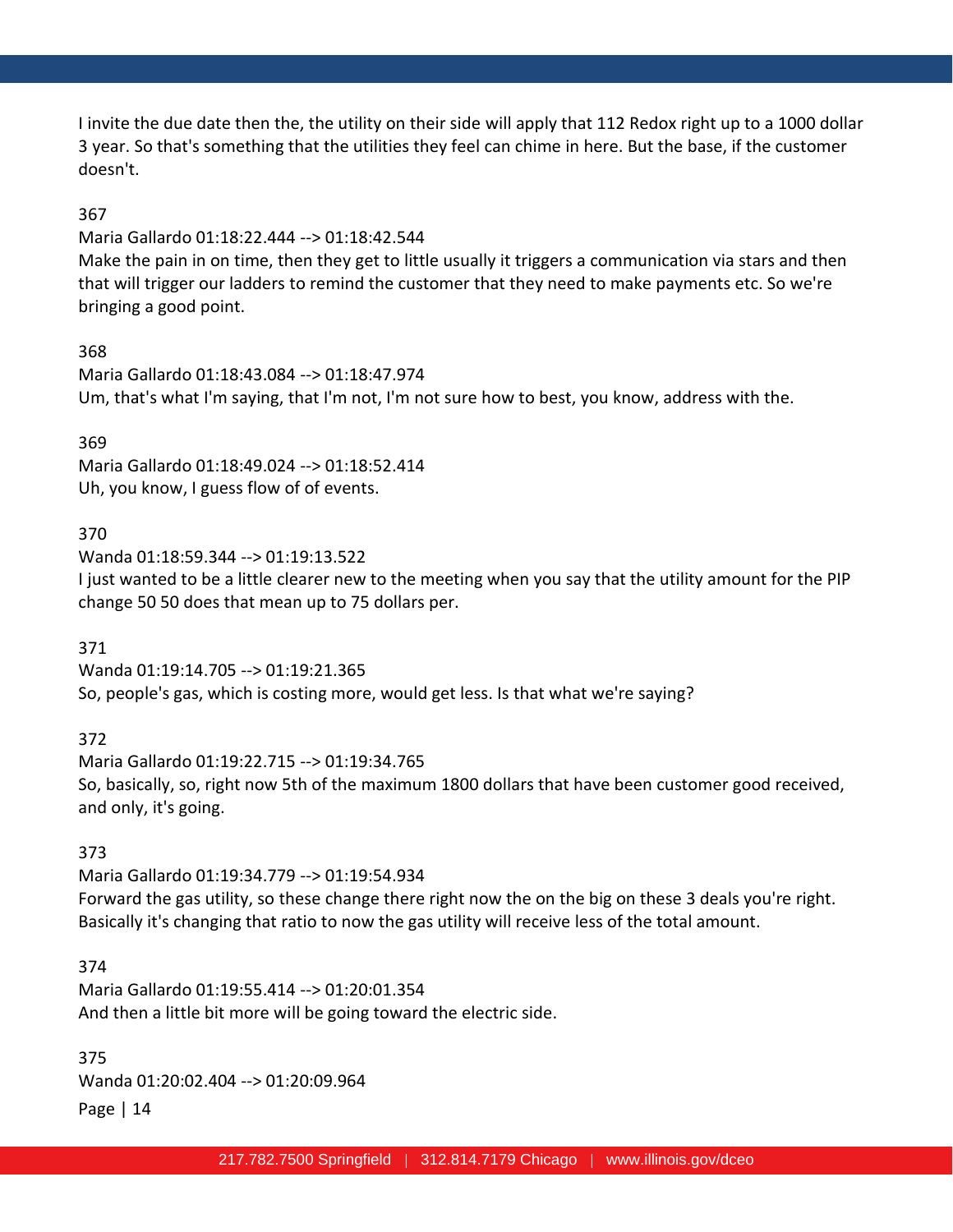Yes, again, I'm, I'm new again, but can someone share with me? Some of the rationale for that.

### 376

david wortman 01:20:13.924 --> 01:20:32.374

Well, um, yeah, it was based on data it's been several months since I, since we presented this to the, the group. Um, I think, uh, the, uh, when it was talked about, uh.

# 377

david wortman 01:20:32.405 --> 01:20:52.331

I can remember peoples asking about what that would mean for their customers inside the Cook County. But, I mean, the idea would be that a customer would get 75 on each side, rather than the previous 150.

# 378

david wortman 01:20:52.624 --> 01:21:07.318 102 gas and 50 to electric so on an individual account with the concern me that your utility, your electric utility doesn't get to 75 in a month.

# 379

david wortman 01:21:10.894 --> 01:21:19.044 You would be getting the same amount. You would be getting 150 a month. It would just be instead of 150. it would be 75 and 75.

# 380

Wanda 01:21:20.134 --> 01:21:29.524 Yes, I'm aware of that. I'm just I'm just concerned of did anyone do a study of the amount of money that.

# 381

Wanda 01:21:29.795 --> 01:21:41.825 Is being charged by the utility company for gas versus conmed the bills I'm seeing. I'm direct. I'm seeing the client's 1st.

# 382

david wortman 01:21:41.825 --> 01:21:42.125 And.

### 383

Wanda 01:21:42.335 --> 01:21:46.445 Uh, huh. The bills from people's gas is definitely not the same as.

### 384

david wortman 01:21:47.915 --> 01:21:48.305 Right.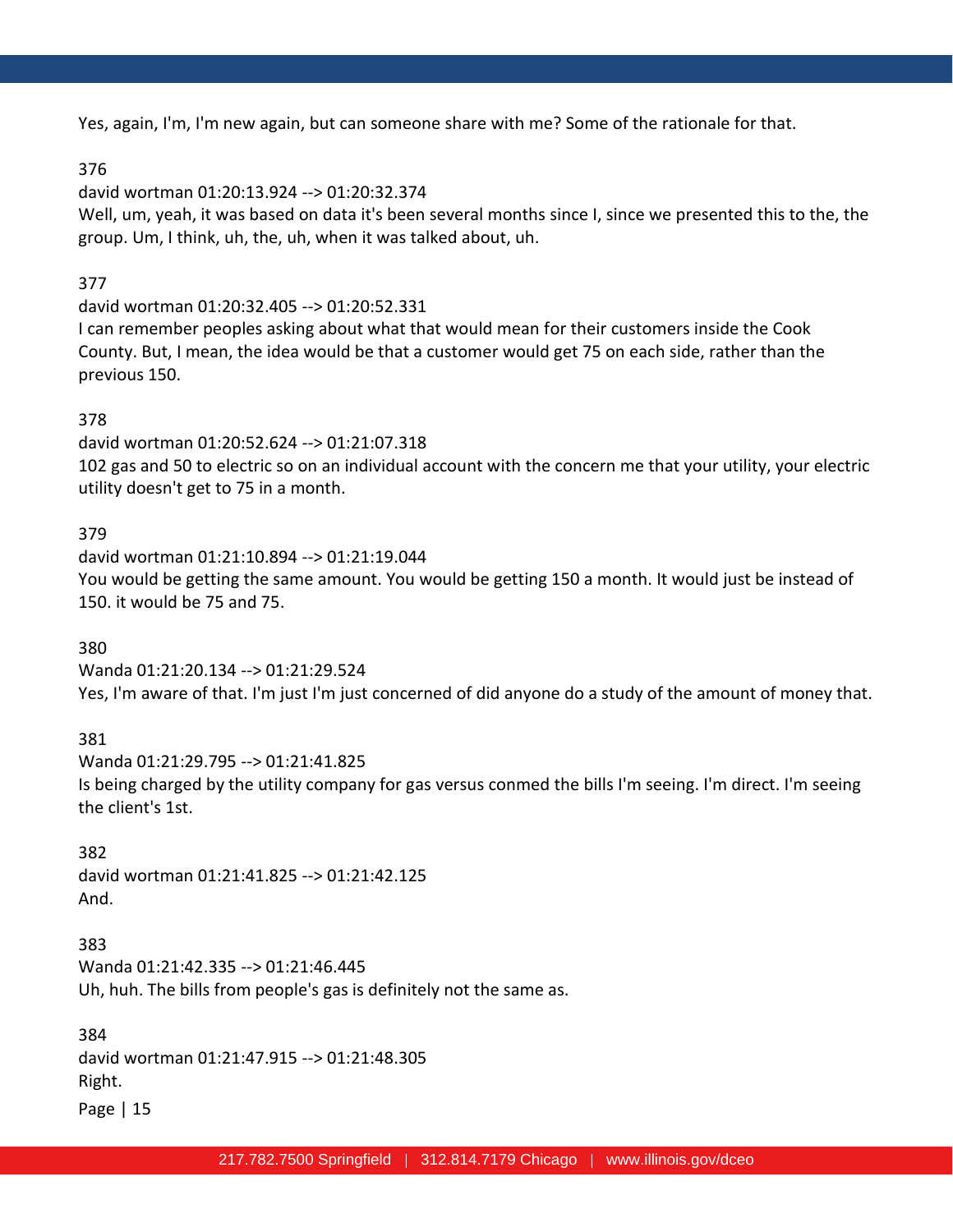david wortman 01:21:50.074 --> 01:21:56.490 Right, but do you have households where the comment isn't hitting 75 does that happen often?

### 386

Wanda 01:21:59.074 --> 01:22:04.354 Well, those households are the 1 where it's secondary. Yes, but not for the ones who primary.

### 387

Mindy Browning 01:22:05.014 --> 01:22:05.374 Right.

### 388

david wortman 01:22:05.374 --> 01:22:12.955 Margaret, my question is, do the comment Bill's not. Do you have commented bills that aren't 75 a month?

### 389

Wanda 01:22:16.384 --> 01:22:18.394 Are you saying more or less? Which 1 I.

390 david wortman 01:22:18.394 --> 01:22:23.516 You going with LANCE that they're not getting 275 a month yeah.

### 391

Wanda 01:22:24.994 --> 01:22:35.362 I have some yes, I got I got about 100 right here in front of me, but that, that has more. I mean, it just depends.

### 392

Wanda 01:22:35.499 --> 01:22:46.876 I'm just saying directly, I can put my hand on right now. I should put my screen back up of a build. That's almost 2000 dollars for.

### 393

david wortman 01:22:46.894 --> 01:22:48.604 Yes, right.

### 394

david wortman 01:22:51.485 --> 01:22:59.549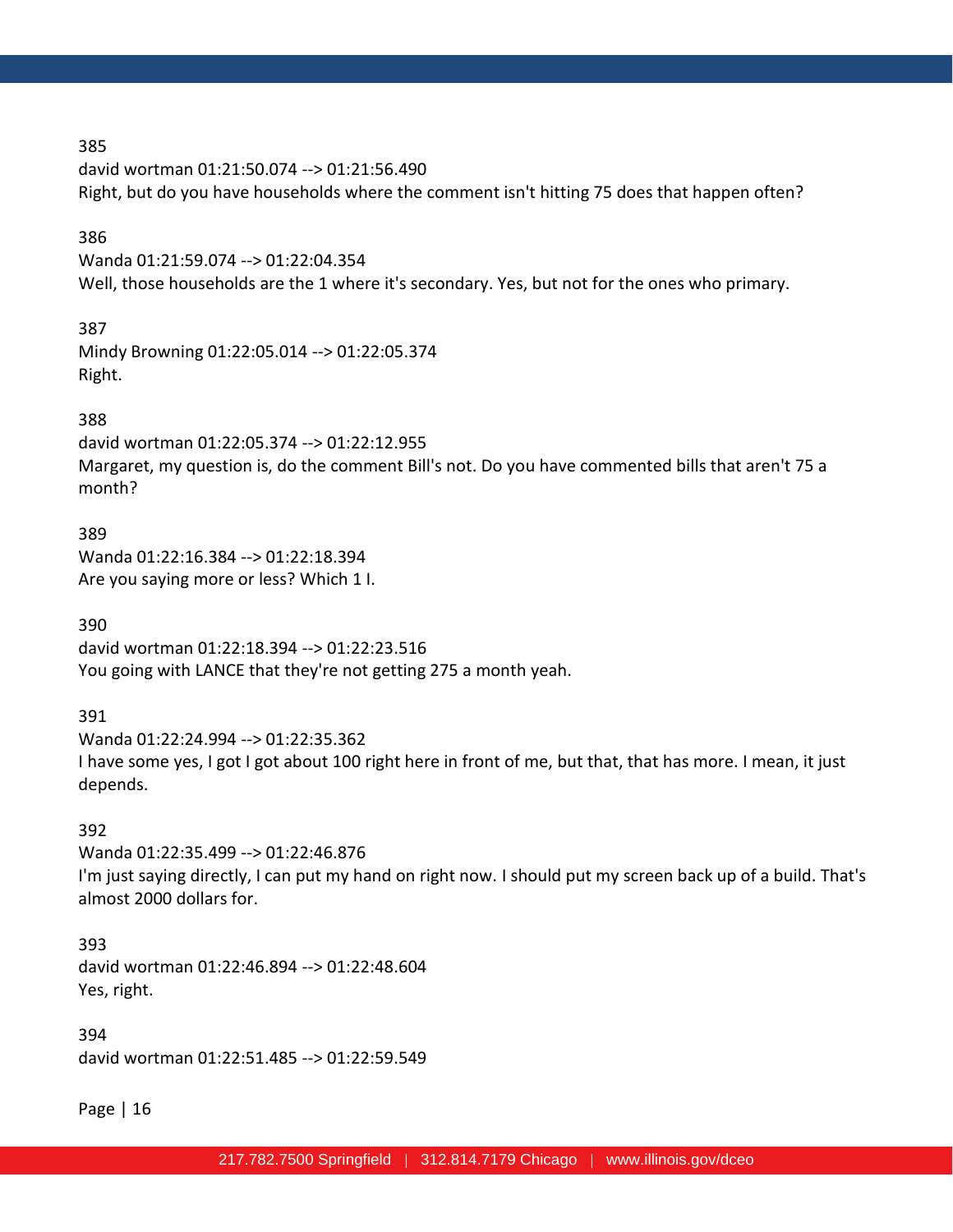As long as their comment, Bill is 75 dollars a month then the household is getting the same amount. They're getting 150 a month.

395 Wanda 01:23:00.845 -- > 01:23:01.475 Okay.

396

david wortman 01:23:02.195 --> 01:23:10.745 Okay, so that's that's why, when we looked at this, the, the concept was that we didn't think it would hurt an individual household.

397

david wortman 01:23:10.779 --> 01:23:30.903 Because they would still be getting 150, but when you looked at it in aggregate, it enabled us to fund

more applications because people's gas is running out of money and inside of Cook County. So we have to stop giving the benefit. So we were looking at.

398

david wortman 01:23:31.024 --> 01:23:43.764 The photo picture versus a household, and if their households are getting to 75 dollars with their comment and Bill, so their comment bill is 75 or higher than from the household perspective. It should be the same.

399

Mindy Browning 01:23:45.814 --> 01:23:51.094 Barbara, this is Mindy, and I was part of this group and comment was 1 of the.

400

Mindy Browning 01:23:51.100 --> 01:24:11.255 The reasons we did this, this went from what we're proposing takes it from being a heating assistance program to be in a year around program and we were seeing so much of the proportion of the household. We were short changing that electricity bill for the summer months. Especially.

401

Mindy Browning 01:24:11.260 --> 01:24:17.525 But this should be helpful to your electrics even if they're secondary.

402

Maria Gallardo 01:24:21.364 --> 01:24:34.294 This is Maria, I was going to say that to that. My recollection in terms of the rational was that people or regionally or up this day was family life as a heating.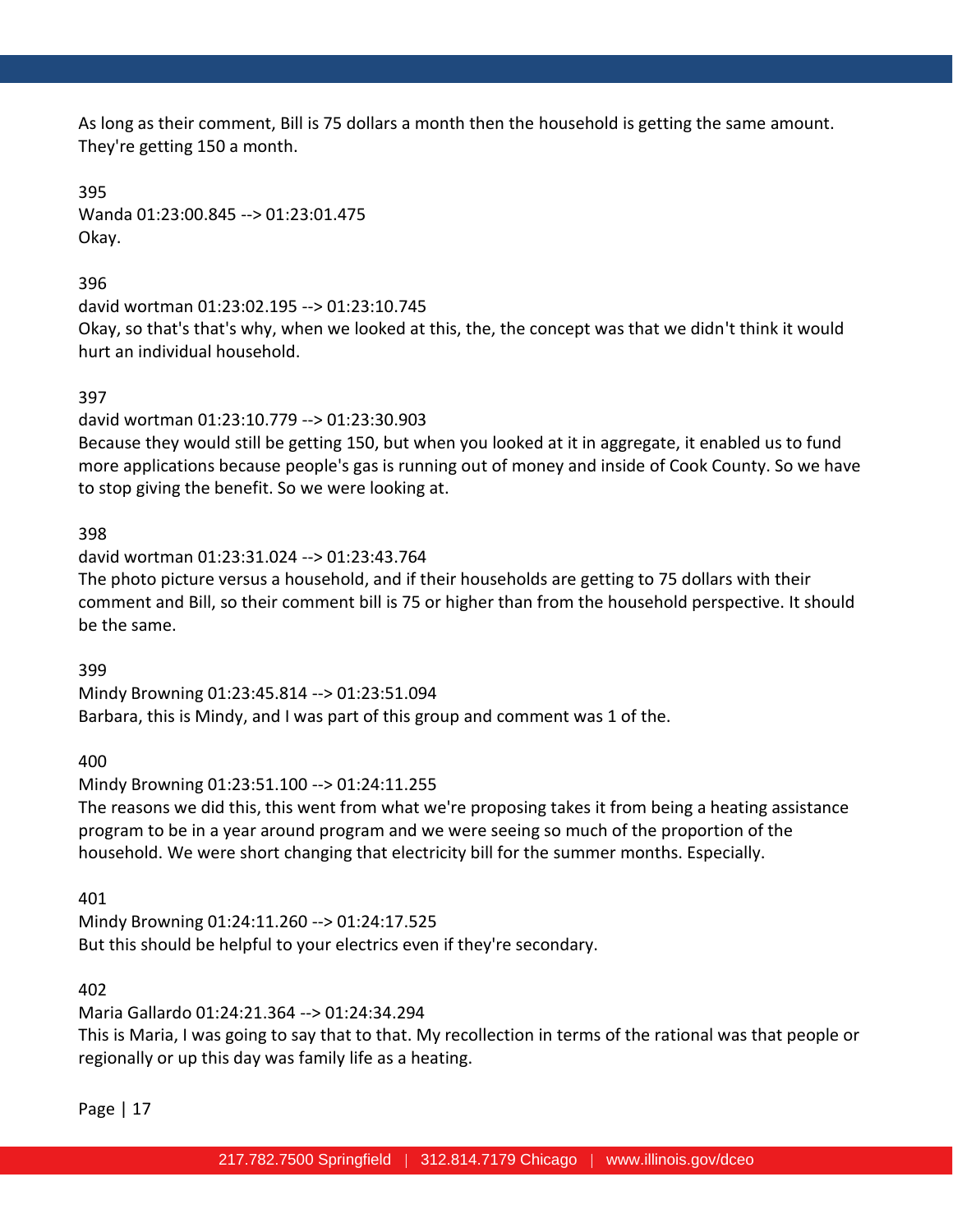Maria Gallardo 01:24:34.414 --> 01:24:53.014

As well, as you said, it's based on an annual deal, and with these 50 to 50 ratio, it will make more affordable. The, the bills holistically that household.

#### 404

### Wanda 01:24:59.074 --> 01:25:14.614

So, what it looks like to me that we moved away from a heating program to what we just called the name for the printed percentage of income payment plan, which is, I guess, I don't know, I'm, I'm cross between a rock and a hard place.

405

Wanda 01:25:14.645 --> 01:25:16.775 For my, my clients, I don't know.

### 406

### Mindy Browning 01:25:18.755 --> 01:25:34.745

Well, what our premise was, we felt like that with this particular program, the electricity was just as important as keeping them warm, keeping them cool in the summer with the electricity was just as big a proponent of this program.

### 407

### Jason Decker 01:25:40.594 --> 01:25:59.974

This is Jason from comment that was that thinking like, he being designed as a, as a winter eating program Pip being that program all year around. That's tied to the percentage of income relative to the, the utility bill. So, just looking at the cost of service across the electric and gas looking at it throughout.

#### 408

Jason Decker 01:26:00.004 --> 01:26:06.304 Year that better aligned proportionately in terms of what those costs were relative to income. If that makes sense.

409 Wanda 01:26:08.945 --> 01:26:09.485 Okay.

410 Barbara Richardson 01:26:15.514 --> 01:26:18.544 Well, the record that was 1, the Hopkins, not Bob.

### 411 david wortman 01:26:21.064 --> 01:26:33.004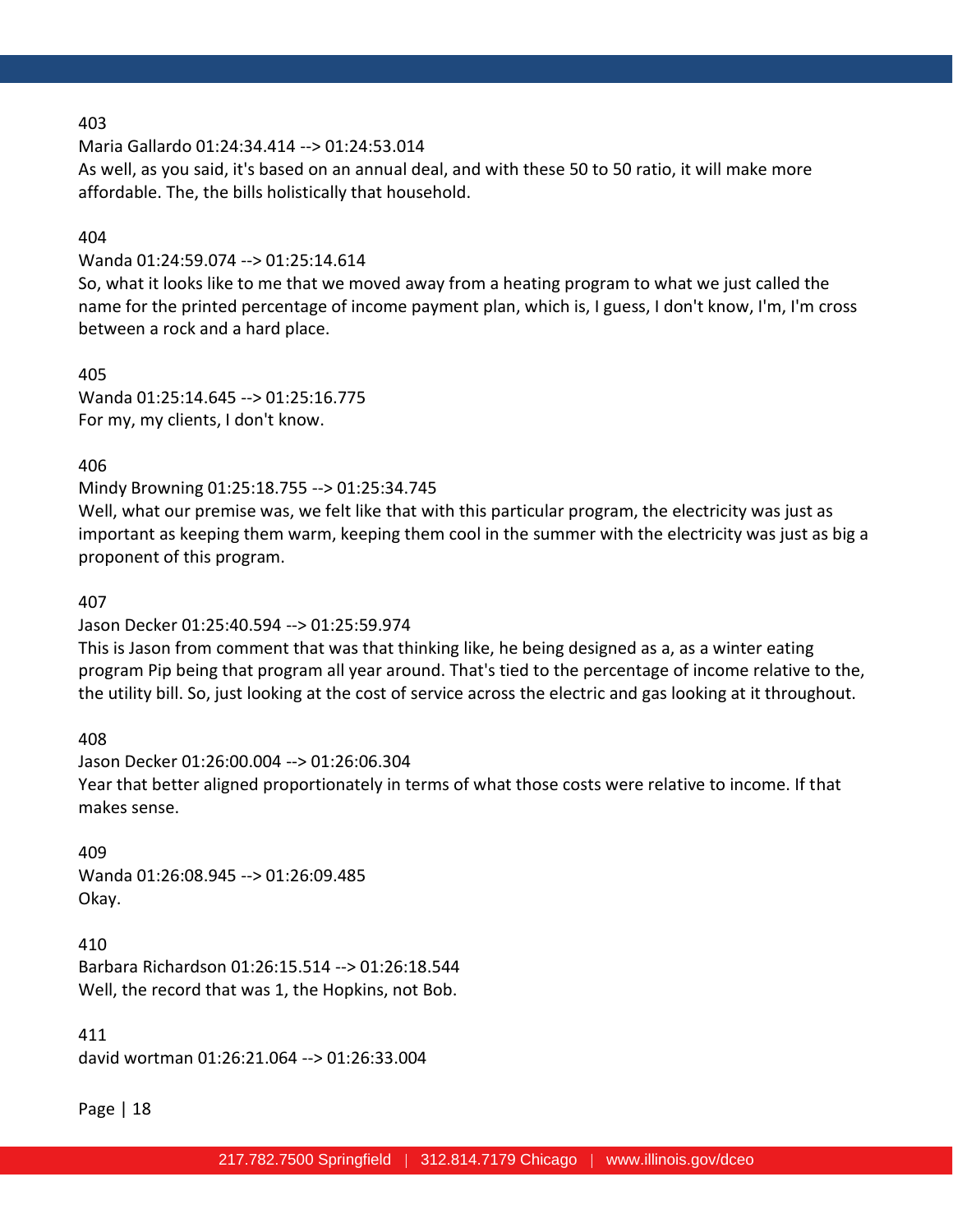Very good. That was good. Uh, it, it's good conversation to have. Thank you. Wanda. Maria, are you do you have more? You have any other comments.

### 412

### grwilliams@cedaorg.net 01:26:35.945 --> 01:26:55.415

This is sod Grenada from SITA. I was just wondering, do you have a target date for when you believe the bill would pass? And it sounds like the expectation is that were passed before the program starts what the depth I mean, will you do a mid stream change or.

### 413

grwilliams@cedaorg.net 01:26:55.419 --> 01:27:02.164 Will stay consistent throughout the whole of the program here.

### 414

david wortman 01:27:04.144 --> 01:27:04.414 You know.

#### 415

david wortman 01:27:04.419 --> 01:27:19.084 I haven't been around this legislative stuff long enough to know, Alan or Karen or someone else that's done this longer. How late could the bill? How could it go.

416 Allen Cherry 01:27:20.494 --> 01:27:24.454 Especially if it gets caught up as part of a package.

#### 417

Allen Cherry 01:27:24.964 --> 01:27:28.654 I mean, we might not fit this done until the veto session, which is.

418 david wortman 01:27:29.224 --> 01:27:29.824 November.

#### 419

Allen Cherry 01:27:29.824 --> 01:27:34.384 November, so anybody who wants to make projections about how the legislative.

420 david wortman 01:27:34.384 --> 01:27:34.984 Process.

#### 421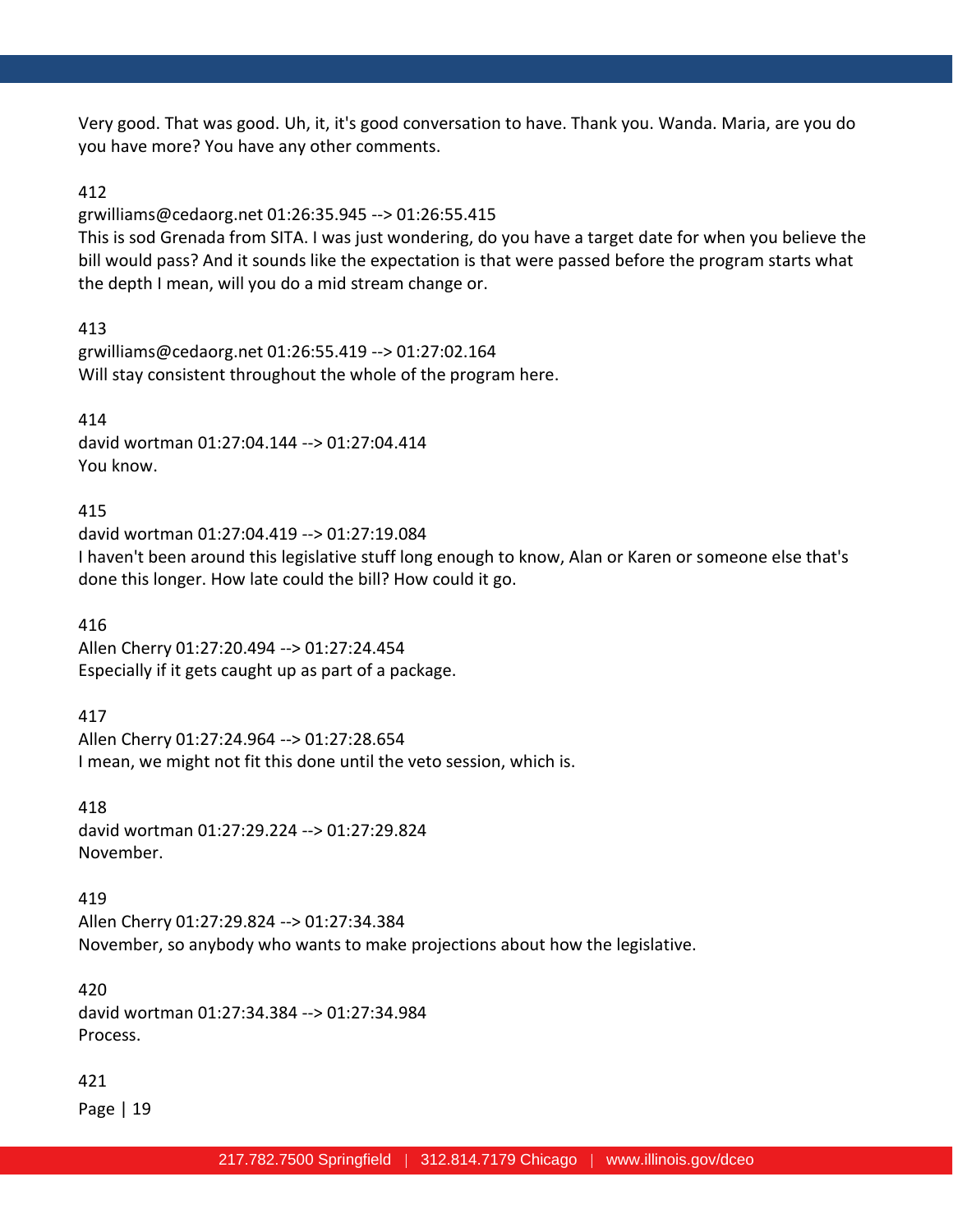Allen Cherry 01:27:36.034 --> 01:27:39.814 Work is free to make them and I'm free to ignore whatever you.

### 422

david wortman 01:27:39.814 --> 01:27:44.734 Say, yeah, so, you know, we talked about it dropped.

### 423

david wortman 01:27:44.765 --> 01:27:56.435 Dead date I don't know where we wouldn't we wouldn't be able to implemented if we were into a program year. I don't do we have 1, Maria Leslie and.

### 424

Maria Gallardo 01:27:56.975 --> 01:28:03.725 So so the thought, so that's an excellent question. Good address. So thank you for bringing that up.

### 425

Maria Gallardo 01:28:05.314 --> 01:28:25.054

So, we typically have been taking the approach that might ever change. We don't receive the authorization by align that we put on the stand. We basically implement the following career.

### 426

# Maria Gallardo 01:28:25.714 --> 01:28:45.184

So, what are we talking internally that we feel that the energy affordability discussion group, and all the stakeholders have been working so hard for all these changes that we feel it's in the best interest of everyone to basically.

# 427

Maria Gallardo 01:28:46.384 --> 01:29:05.374 Be ready to implement these changes when, whenever we are authorized. So, going to 1 of the predictions, let's pick up for the sake. Think example alleys, Burt date the thought is that if we get authorize the November.

# 428

# Maria Gallardo 01:29:05.705 --> 01:29:25.295

And we started reading and researching fine, but the costumers with basically our normal program outlined starting November, we will switch to the to these changes because we feel that isn't the best interest of everyone, particularly after spending.

### 429

Maria Gallardo 01:29:26.014 --> 01:29:45.484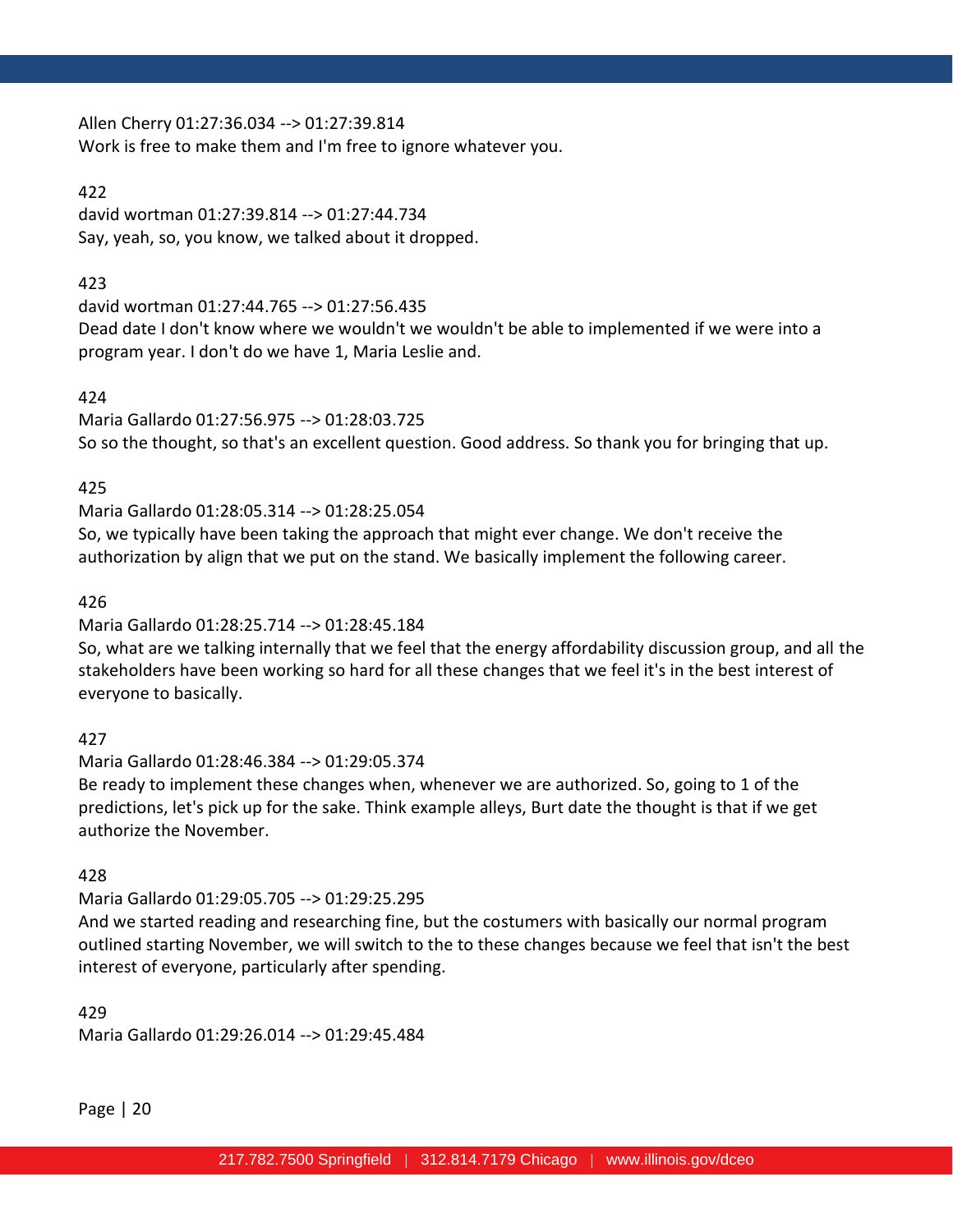All, you know, all this time, and I think we all agree that we want to these changes customers. So that that's the current thought. But I think that's a good point that if the big steering committee has members have any insight or.

### 430

Maria Gallardo 01:29:45.699 --> 01:30:05.464

Would like to chime in there please let us know, but that it's a caveat that it will require our off this as well as the agencies to adapt to that switch at that time. So that we will have to manage that process and train.

431 Maria Gallardo 01:30:06.034 --> 01:30:07.444 Agencies accordingly.

### 432

grwilliams@cedaorg.net 01:30:09.874 --> 01:30:16.324 Okay, thanks. I just wanted to get get a sense of that, uh, in terms of thought and preparation.

### 433

david wortman 01:30:18.004 --> 01:30:29.614

Yeah, it would be hard to, you know, if I'm just thinking about all the things that would have to change, we would have to do modifications on all the grants between Visio and all the agencies because of the admin change.

# 434

david wortman 01:30:29.620 --> 01:30:36.335 There would be there would be a lot of work if it's mid year. So let's hope that it's not mid year.

# 435

Maria Gallardo 01:30:39.275 --> 01:30:58.715 So, 1 other point, David for that, and the other agencies on this group. So we typically, in less than spoke about this earlier, we typically provide training to the agencies for the paper recertification in May. So, the time that.

# 436

Maria Gallardo 01:30:58.779 --> 01:31:16.409 We have right now it's may 24th, which basically that webinar, it's being, I would say, formally announce through a procedure letter that we issued to the agencies in preparation for the recertification. So.

# 437

Maria Gallardo 01:31:19.414 --> 01:31:38.734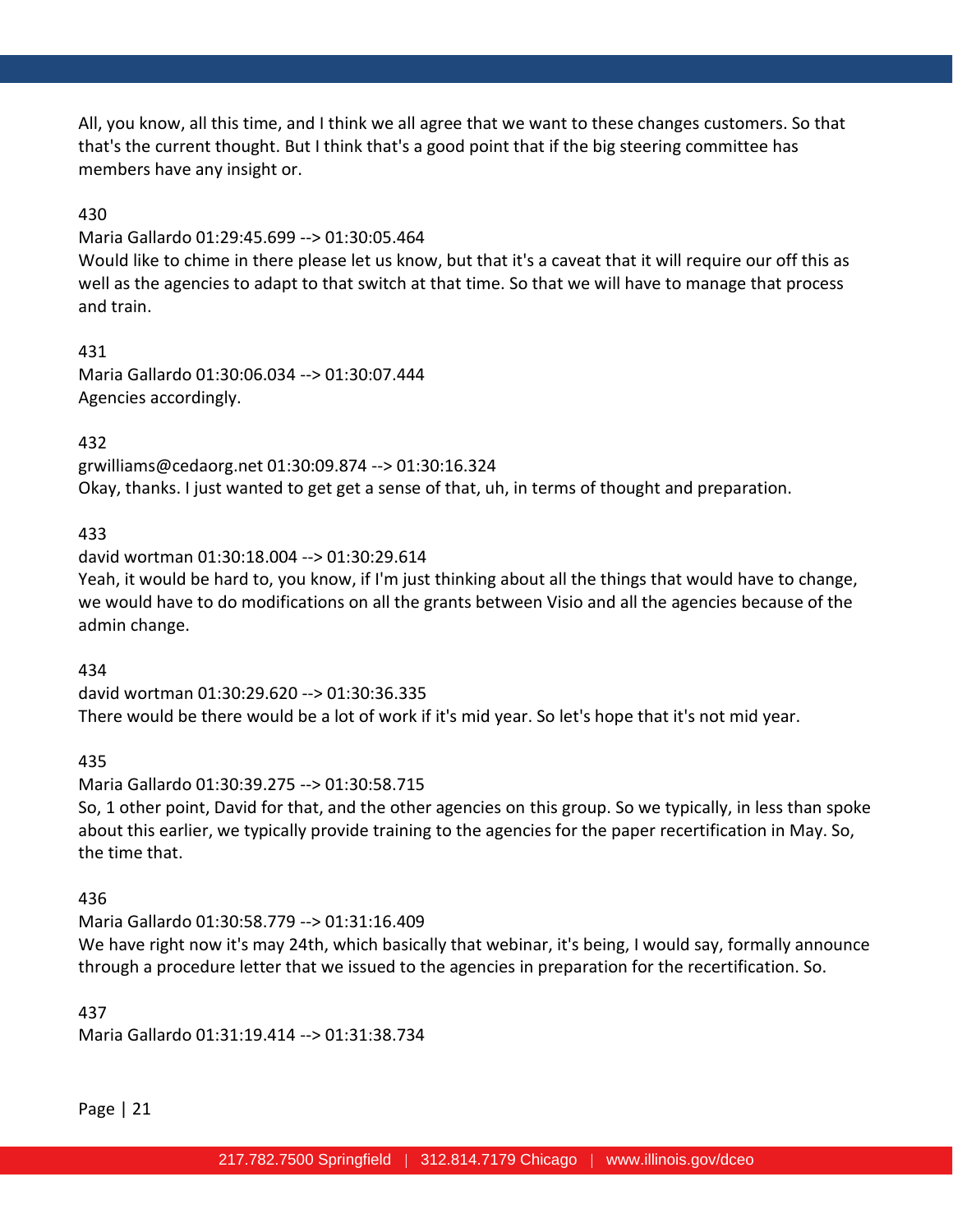Is to basically work with the 2 approaches and train the agencies accordingly and then we will have to keep them informed when if we're not ready by July 1st, then we will tell them. Okay, go ahead. And recertify the customers, you know.

### 438

Maria Gallardo 01:31:38.975 --> 01:31:48.785

The approach and whatever the changes pass through the energy assistance, then we will switch to the approach so to speak.

### 439

karenlusson 01:32:01.059 --> 01:32:20.944

David, this is, this is Karen lesson. Is there any thought or openness this year to putting more of the state lie heap funding into Pip as a result of the fact that we have those additional federal dollars?

### 440

karenlusson 01:32:21.219 --> 01:32:27.634 As a result of the new federal legislative acts that have taken place.

### 441

david wortman 01:32:28.864 --> 01:32:36.994 Yeah, let me see, Ben, are you, it's been on and can you speak to that? I, thank you.

442 Ben Moore 01:32:38.374 --> 01:32:40.774 That yeah, yes, David.

# 443

Ben Moore 01:32:41.380 --> 01:32:59.005

So, we did allocate typically, we've, in the past several years, we've allocated 40Million of the of the available state heap funds to the program this year. We did increase that to 50Million as far as what we allocated. So we have increased to.

444 david wortman 01:33:00.515 --> 01:33:01.025 And.

### 445

david wortman 01:33:01.539 --> 01:33:21.664 We'll have at the pack meeting the benefit matrix for lie heap. So, like I said, earlier on the app discussion, we don't want to find ourselves in this position a year from now. So, we're going to make efforts between raising the PIP and also increasing the benefit of matrix. We're going to.

446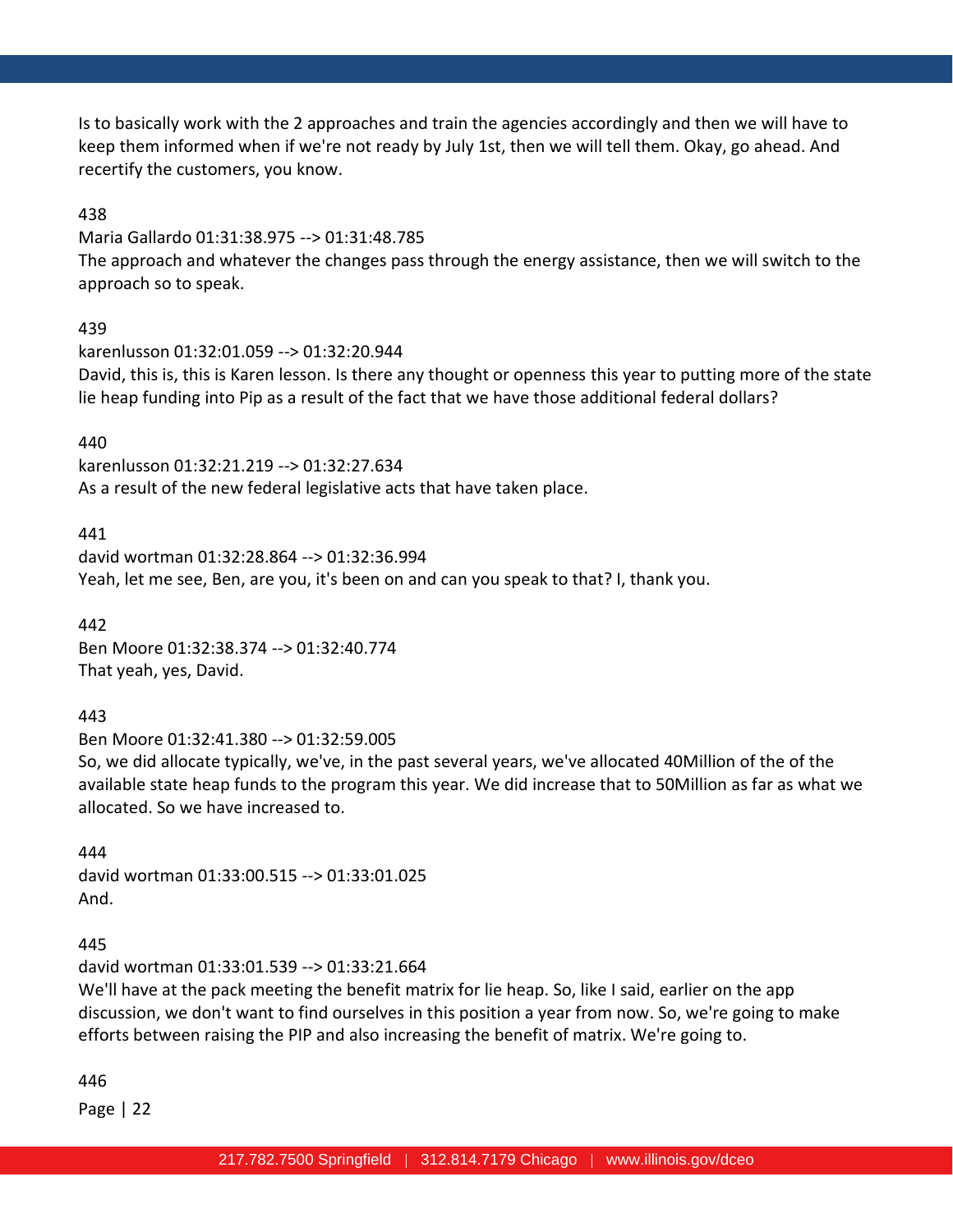### david wortman 01:33:21.964 --> 01:33:41.854

Um, we're going to do the best that we can to get the money out the door next year. We're also we're currently working on an, for a state wide marketing as well. So we're gonna try to get it from both sides where we try to increase the demand, but also increase the benefit amounts.

447

### karenlusson 01:33:45.394 --> 01:34:01.999

And 1 more question, David, is there an ability during the fiscal year to sort of adjust amounts and perhaps even add more above and beyond the 50Million if you find yourself in the situation that we're in now, where there is.

### 448

### karenlusson 01:34:02.044 --> 01:34:18.274

Just significantly more Ly, heap dollars in in the pot versus Pip dollars. Is there an ability to kind of shift and allocate more dollars to Pip? If, if you see that that pattern developing again?

#### 449

david wortman 01:34:20.675 --> 01:34:21.935 And I.

#### 450

Ben Moore 01:34:21.935 --> 01:34:32.675

I don't know about, I mean, there is, it would it would require grant modifications, which we could do. Yes. I mean, it it, we have the capacity to do that.

451

david wortman 01:34:33.665 --> 01:34:40.535 I'll I'll just say, I, um, Karen with mid, mid year change.

#### 452

david wortman 01:34:40.564 --> 01:35:00.694 Or why he, that really to be fair to all of the people who came in that year. We would need to go back and that's kind of what the supplemental is and why we're doing this supplemental. If we did a mid year, we would increase going forward. But instead we're.

#### 453

david wortman 01:35:00.699 --> 01:35:15.154

Waiting till the end of the year, so we just do it once. So we handled an excess funding this year that way, but we're going to try next year to do adjustments so that we don't end up.

Page | 23 454 karenlusson 01:35:18.905 --> 01:35:19.325 Okay.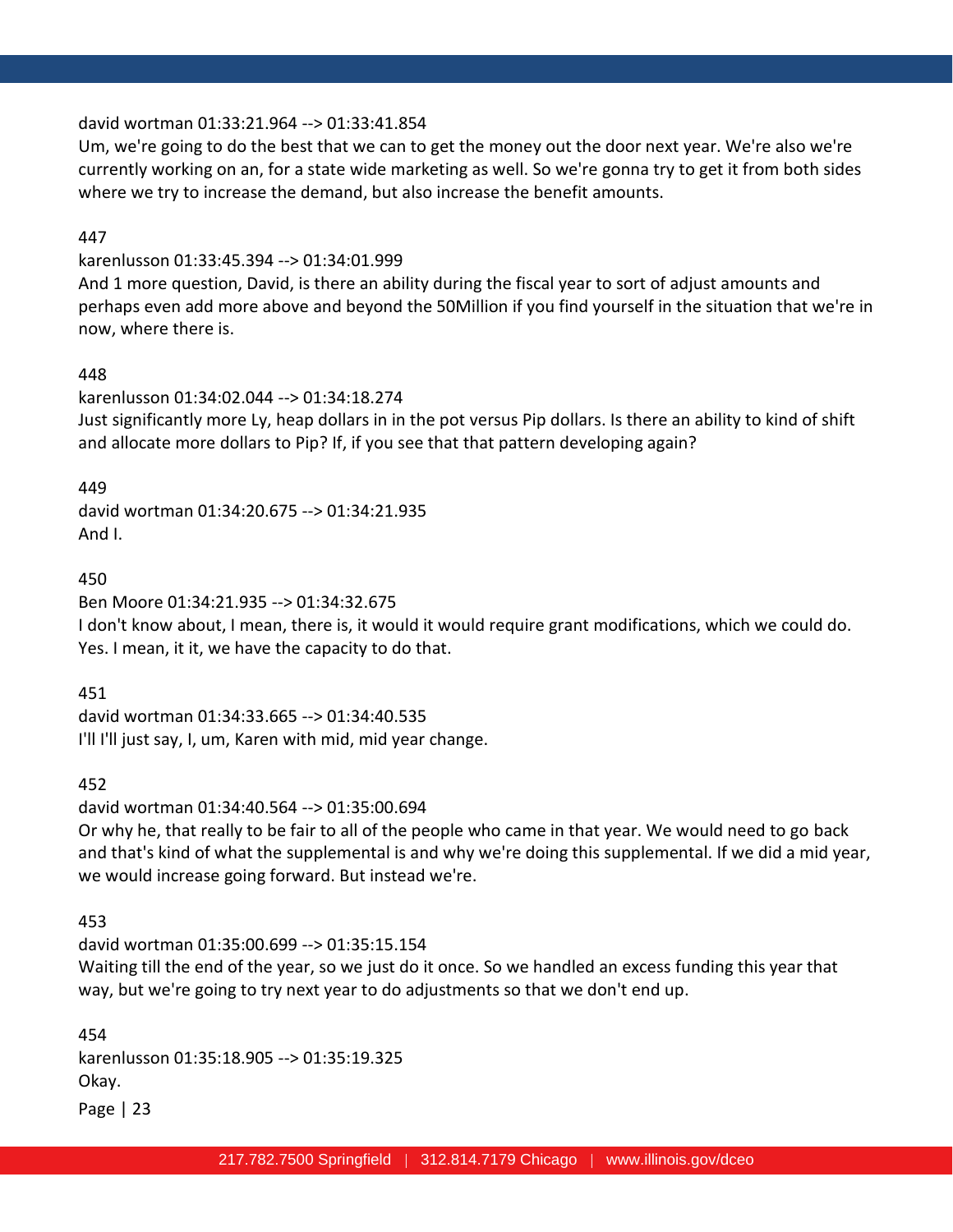david wortman 01:35:25.444 --> 01:35:28.204 All right any other comments.

### 456

david wortman 01:35:31.654 --> 01:35:37.564 Maria, are we finished or do you have more? Um, let's see other business maybe.

### 457

Maria Gallardo 01:35:39.874 --> 01:35:58.954

So, that's it from from myself, unless there are any final thoughts or questions and yeah. Other basis. It's just always if you have any agenda items, please let us know ahead of time tell her we can include in the discussion for sure.

### 458

david wortman 01:36:01.655 --> 01:36:19.895 Okay, are put in, is there any way to help the customers who have arrears with the supplemental money? And I think the answer is, I don't think I don't think we can. The thing I will say is that the.

### 459

david wortman 01:36:19.924 --> 01:36:39.964

The average tip benefit is already quite a bit above the average, like, heat benefit and this is going to lie he customers. So the on average I know that individual households with very, but on average, even with the supplemental, the PIP customers are still.

# 460

david wortman 01:36:40.084 --> 01:36:46.354 And I have a larger benefit this year than the, uh, in the light heat clients.

### 461

david wortman 01:36:49.954 --> 01:36:56.194 So, um, where are we at and Maria are we.

# 462

david wortman 01:36:56.285 --> 01:36:57.215 Do we have, uh.

# 463

Maria Gallardo 01:36:57.845 --> 01:37:08.495 I think we're ready now, if there group has any other business or any, any females at the group would like to talk at this time.